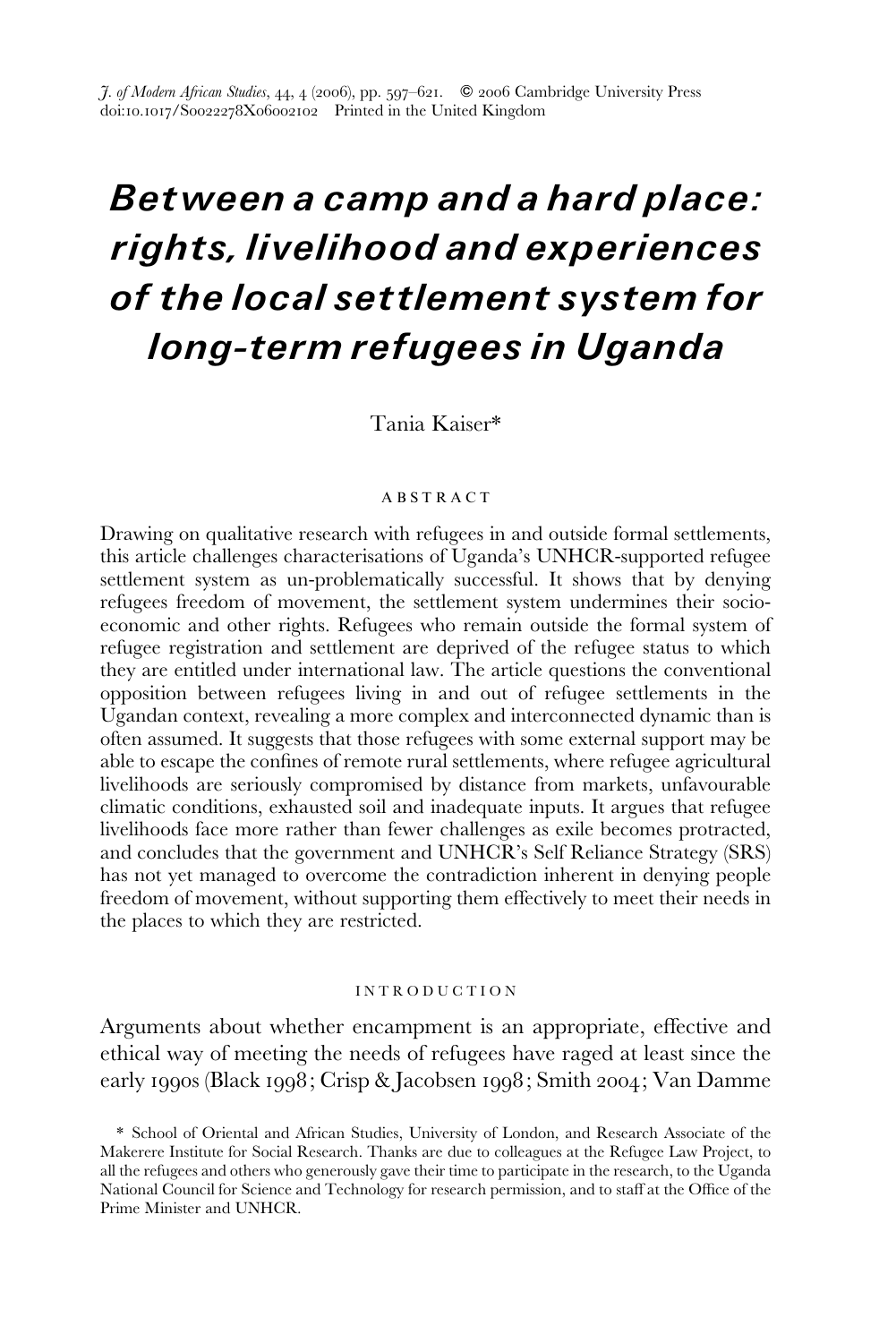1995). Although few people position themselves as outright supporters of refugee camps, many conclude regretfully that they may be the only practicable response in a wide range of refugee situations. The alternative of supported self-settlement is rarely made explicit, and less frequently discussed with seriousness, or researched.<sup>1</sup> Whatever theoretical position one takes in this debate, it is unarguably the case that in the context of an increasingly hostile protection environment in sub-Saharan Africa, few states show any signs of moving away from the encampment of refugees as their principal response in the short, medium and long term. States prefer the encampment of refugees for several related reasons; they offer visibility which helps with claims for burden sharing, they offer mechanisms for containment and control which help mitigate any perceived security threat in the short term, and they reduce the risk that refugee populations will melt into the host population, failing to repatriate when conditions change in the home country. There is significant evidence that this preference and policy is supported, if not actively encouraged, by the office of the United Nations High Commissioner for Refugees (UNHCR), the UN organisation mandated to protect refugees since 1951 (Harrell-Bond 1986; Marfleet 2006).

The terms of the encampment debate become complicated in today's increasingly common contexts of protracted exile, where the needs and desires of both refugees and their hosts are likely to change over time, and when the expectations of both groups may increase rather than decrease as time goes by. Sub-Saharan African states in particular face an increasing and intractable challenge in long-term refugee situations that have 'no solution in sight' (Crisp 2003). As Crisp notes, of the 3 million refugees stranded in protracted exile at the end of 2001, the vast majority were in Africa. It is entirely appropriate, therefore, that a wider and more varied range of responses have recently been sought to their predicaments. In the Ugandan as in many other contexts, however, as affected populations have, where possible, turned their attention towards developmental activities and outcomes, donors of previously humanitarian support have often become less interested in these populations, feeling that they are no longer the most needy. Recent re-consideration of the advantages of local integration as a durable solution ( Jacobsen 2001) have overlapped to some extent with discussions about the benefits to be derived from facilitating camp-based ' self-sufficiency' or ' self-reliance' (with some measure of local integration usually assumed as a pre-requisite). While UNHCR (2005: 3) emphasises that 'self-reliance can be a precursor to any of the three durable solutions', in practice and in the Ugandan case, it is clear that repatriation remains the favoured solution. The conundrum for states has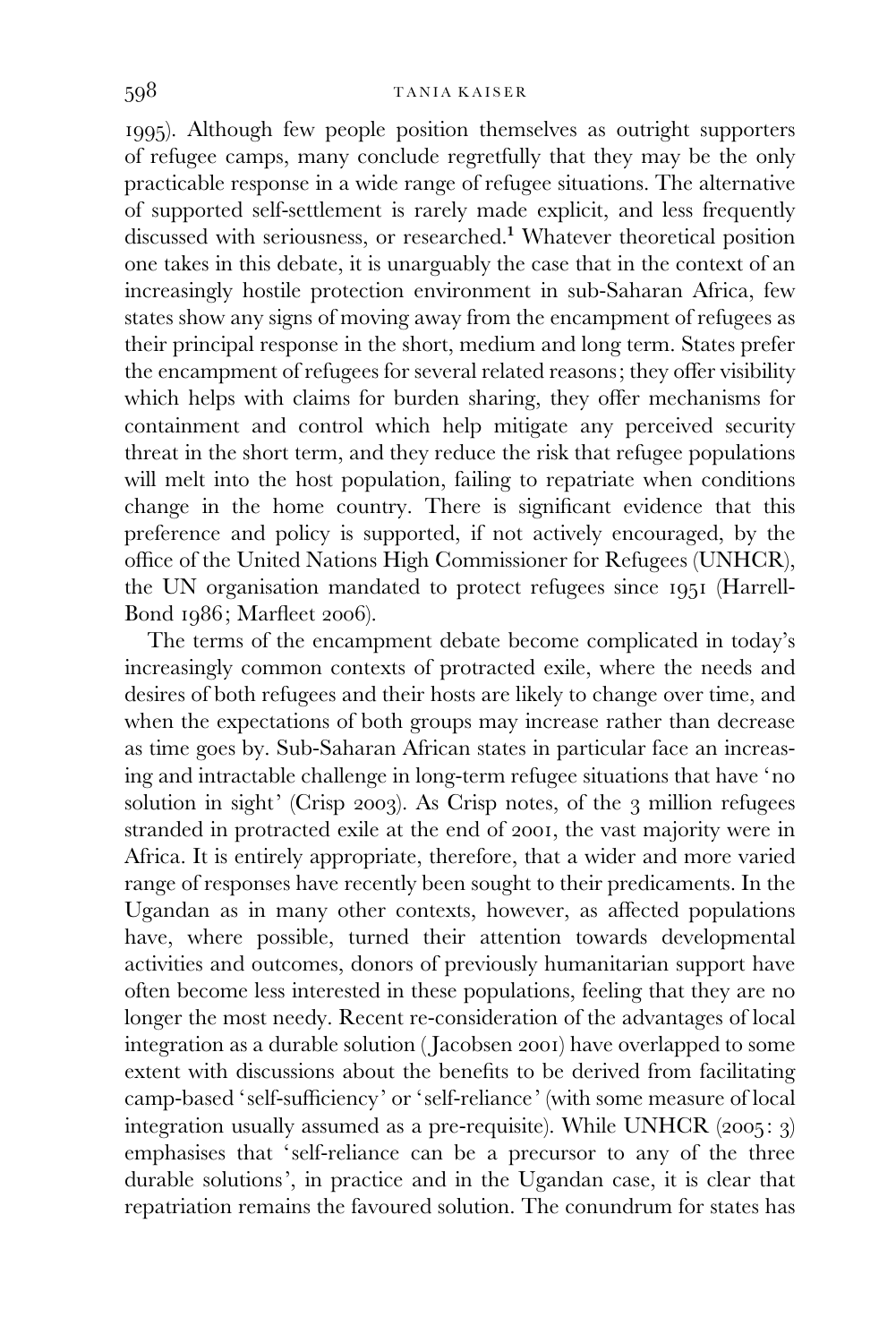been to find a framework within which refugees can reasonably be expected to remain in government approved camps and settlements, and to achieve ' self-reliance' despite the in-built constraints of such economic environments.

In Uganda, attempts to square the circle of encampment and the need for refugee self-reliance have been expressed with respect to its three main refugee hosting districts (Arua, Moyo and Adjumani) in the language of development, decentralisation and the integration of services to refugees into district-level service provision and national poverty reduction strategies (OPM & UNHCR 1999). The government's ad hoc policy of settlement for refugees has – via the mechanism of the 'Self Reliance Strategy' (SRS) – been married to a requirement that they support themselves with minimal external support in agricultural settlements. Whether this is a reasonable expectation, whether Uganda's settlements ever did or do still provide an adequate subsistence environment for long-term Sudanese refugees no longer in receipt of full food rations, and what alternatives are open to them, are the main concerns of this article.

# Sudanese refugees in Uganda

Uganda, which neighbours Sudan and DRC on its north and northwestern border, has a long history of forced migration in both directions. Uganda hosted large numbers of Sudanese and then Zairian refugees in the 1960s, while many Ugandans fled West Nile to those countries at the end of the 1970s. Uganda has again hosted Sudanese since the late 1980s, and increased numbers of Congolese refugees since the 1990s. Almost all Ugandans living in the northern border region have either been refugees themselves, or have hosted refugees, at some point in their lives.<sup>2</sup>

The West Nile region has itself only fairly recently emerged from a turbulent and difficult period in its history. Arua District has experienced peace only since 2002, while Moyo District experienced a lesser degree of insurgency, but was effectively cut off economically from the rest of the country by the UNRF I and II rebellions, as well as by the LRA rebellion in neighbouring districts of northern Uganda. Adjumani district has experienced serious insecurity during the ongoing conflict between the LRA and the government of Uganda (GoU). However, the highly insecure conditions of other parts of the north are happily no longer to be found in West Nile. On the east of the Nile in the Districts of Gulu, Kitgum, Pader, Apac, Katakwi, Soroti and Lira, as many as 1. 6 million are internally displaced by conflict, most of whom are confined to camp-like 'protected villages'.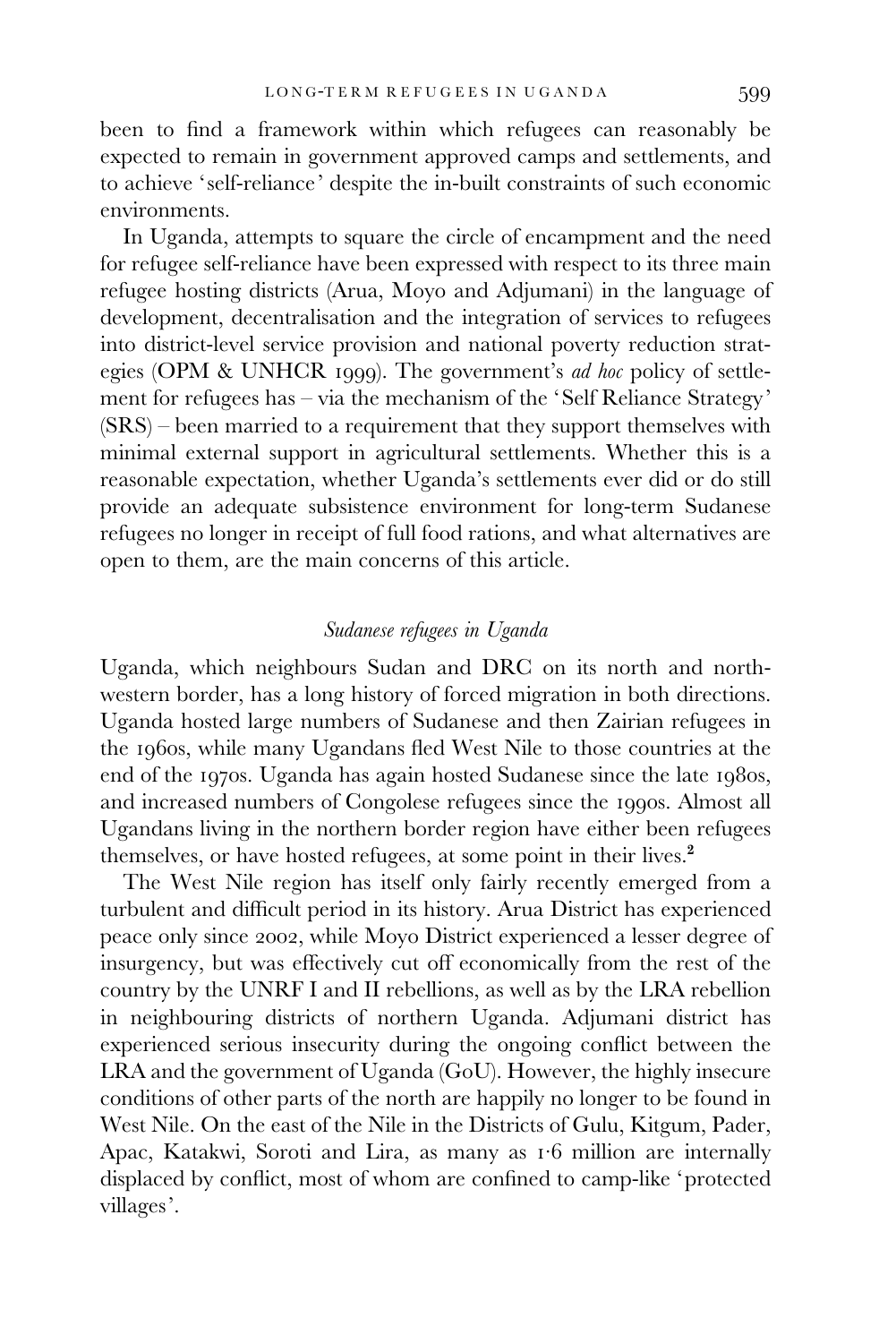For most of the nearly 200,000 Sudanese refugees now living in settlements in Arua, Moyo, Koboko, Yumbe, Adjumani, Masindi and Hoima Districts, exile has been not only repeated, but also protracted. Sudan's internal conflict which re-ignited in 1983 forced millions to flee their homes, and a minority crossed international borders to neighbouring countries, including Uganda. The conflict is complex, and the direct causes and circumstances of flight were many and various ( Johnson 2003). Some Sudanese have lived in a succession of transit camps, settlements and non-settlement locations, depending on changes in security conditions, government policy, personal circumstances and the availability of assistance. At the time of writing, a little over a year after the signing of the Comprehensive Peace Agreement in January 2005, a tri-partite agreement on repatriation has been signed between the governments of Sudan and Uganda and UNHCR, but continued insecurity in Sudan means that no refugees have yet been officially repatriated.

# The research

The qualitative research on which this article is based was carried out in and outside refugee settlements in Arua District (now divided into Arua and Koboko Districts) in August 2004, and informed by six successive research trips and visits to Masindi District and other refugee hosting areas between 1996 and 2006.<sup>3</sup> In Arua District, research was focused mainly in and around the settlements at Imvepi and Rhino Camp. Here a research team conducted formal and informal interviews with refugees, members of the host communities, government officials and aid workers, and held focus group and general discussion meetings. Where necessary, translators were drawn from either the refugee or the host communities (and occasionallyfrom outside either community).Theteamwas abletomovefreely throughout the settlements and benefited from the active support and facilitation of refugee leaders, as well as the willingness of ordinary people to engage with the research. Some time was also spent in urban, peri-urban and rural areas where ' self-settled' refugees were living in the district. In Masindi, numerous short research visits were made to the Kiryandongo Refugee Settlement, where the author also carried out ethnographic research from 1996 to 1997.<sup>4</sup> Here, the author alone worked closely with members of the refugee community, relying on observation and casual interaction with community members, key informant interviews, and formal and informal interviews with stakeholders as listed above for Arua.

Arua currently hosts over 50,000 registered refugees in three refugee settlements (Imvepi, Rhino Camp, and Madi Okollo).<sup>5</sup> Masindi is home to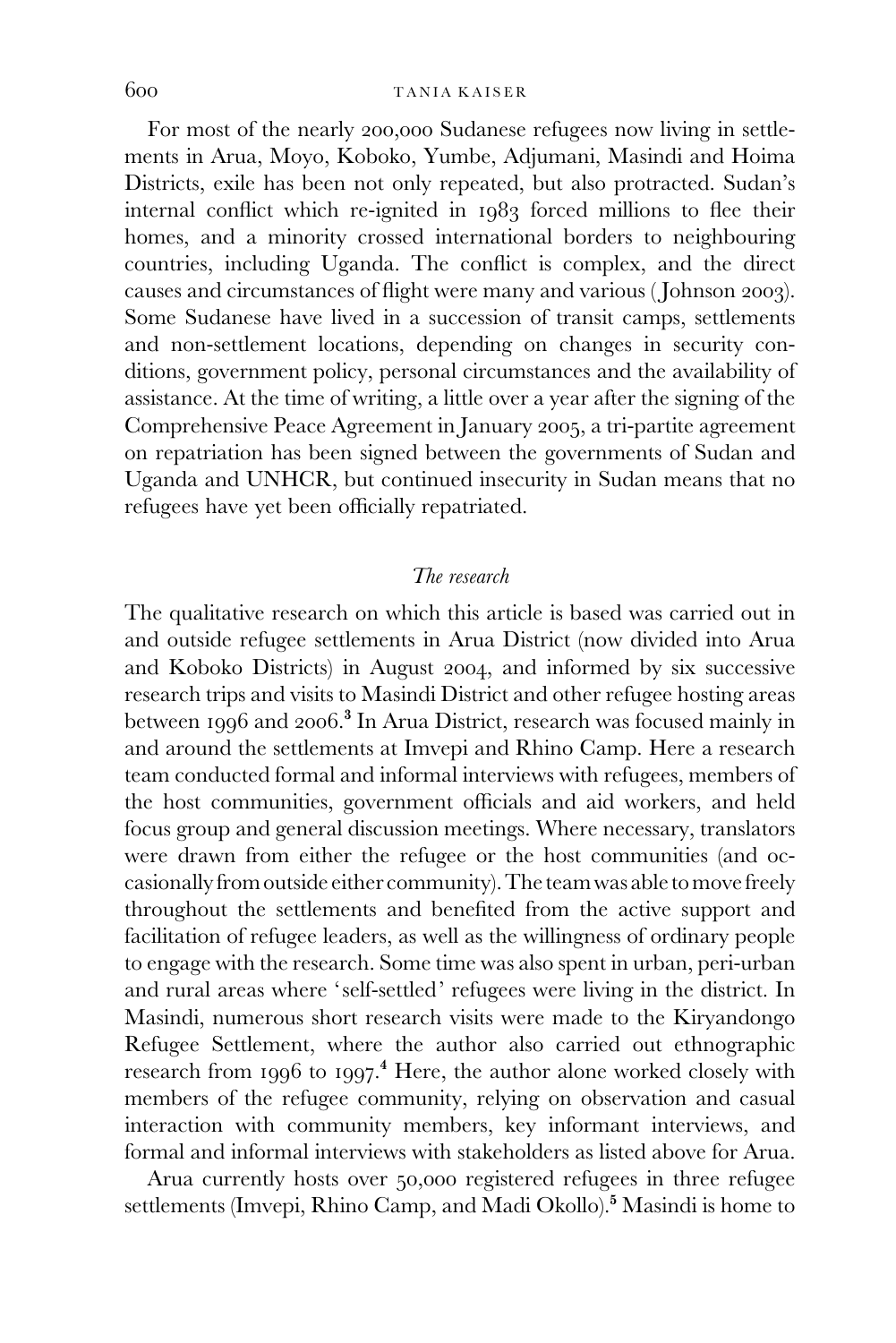about 15,000 registered refugees, living in the Kiryandongo Refugee Settlement. In both cases, many of the refugees have been in exile in Uganda for well over a decade, some arriving as early as 1989, with others following more recently. An unspecified number of ' self-settled' refugees also live in both refugee hosting districts and urban areas. No quantitative research has been carried out in Uganda to ascertain exact numbers, which are estimated to be large on the basis of qualitative indicators and anecdotal evidence. The fact that the GoU and UNHCR refuse to register and assist refugees outside the context of the settlement system, and their uncertain legal status, provides a serious disincentive to self-settled refugees making themselves known to the authorities or researchers.

The rest of the article is organised as follows. After sketching out the main features of the government of Uganda's settlement system, it considers some of the issues arising with respect to the enjoyment of refugee rights, notably freedom of movement. Drawing on refugees' own analyses, it then examines reasons given by informants for opting in or out of the settlement system. Next, it questions the conventional dichotomy between the position of refugees living in and out of refugee settlements in the Ugandan context, asking how far the distinction holds up empirically. It then examines some of the constraints on refugee livelihood which appear to be in part or whole attributable to the structure and nature of the settlement system as currently constituted for refugees. It shows that refugee livelihoods face more rather than fewer challenges as their exile becomes protracted. Finally it asks what implications arise for any further SRS/ DAR style interventions in Uganda and elsewhere, before concluding.

# UGANDA'S AGRICULTURAL SETTLEMENT SYSTEM

The government of Uganda requires that on arrival refugees register with the government authorities, and live in formally organised refugee settlements in locations identified by the government. These tend to be in remote and marginal areas close to the international border, where access to markets can be problematic and where security has often been far from assured (see map below). The GoU's local settlement policy, which derives its legal basis from the Control of Alien Refugees Act  $(CARA)^6$  reflects its primary interest in questions of national security, as well as its emphasis on the eventual repatriation of refugees.

Established in agricultural settlements, refugees are allocated a plot (or plots) of land for residential and agricultural purposes. Movement out of any settlement is subsequently only officially allowed with a travel permit issued by the government's representative in the settlement (known as the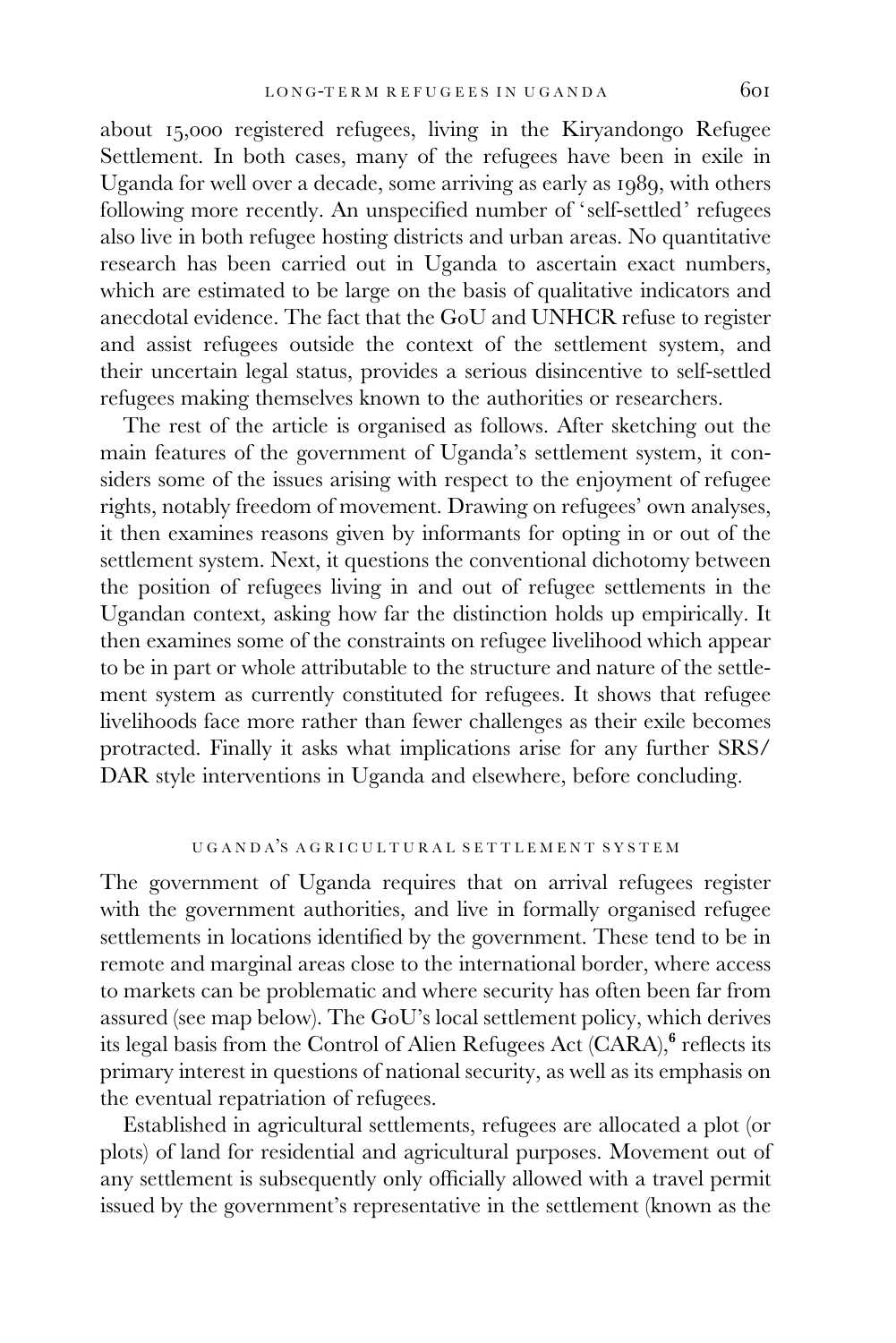

# **UGANDA**

**Localisation of refugee settlements**

| Refugee area | <b>National Capital</b> |
|--------------|-------------------------|
|              |                         |

Refugee Settlement

District Headquarter

Refugee Transit Centre

- International boundary

MAP I. Northern Ugandan refugee settlements. Source: adapted from UNHCR 2004.

settlement commandant). Refugees are not permitted to move permanently out of the settlement in which they are registered, nor are they usually allowed to transfer from one settlement to another. Settlements, including those in Arua District, are often remote, with poor access to markets and communication and transport systems. The Kiryandongo Settlement is an exception in this respect, being only a 3-hour drive from the capital Kampala, and located only a few kilometres from a busy trading centre.<sup>7</sup> Unlike in some other asylum countries in Africa, Ugandan settlements are generally not fenced, and where refugee villages have been established within them, small markets have also often opened, churches have been constructed, and one may also find beer or video halls, scrubby football grounds, or other markers of social and community life. The generosity of the people and government of Uganda in making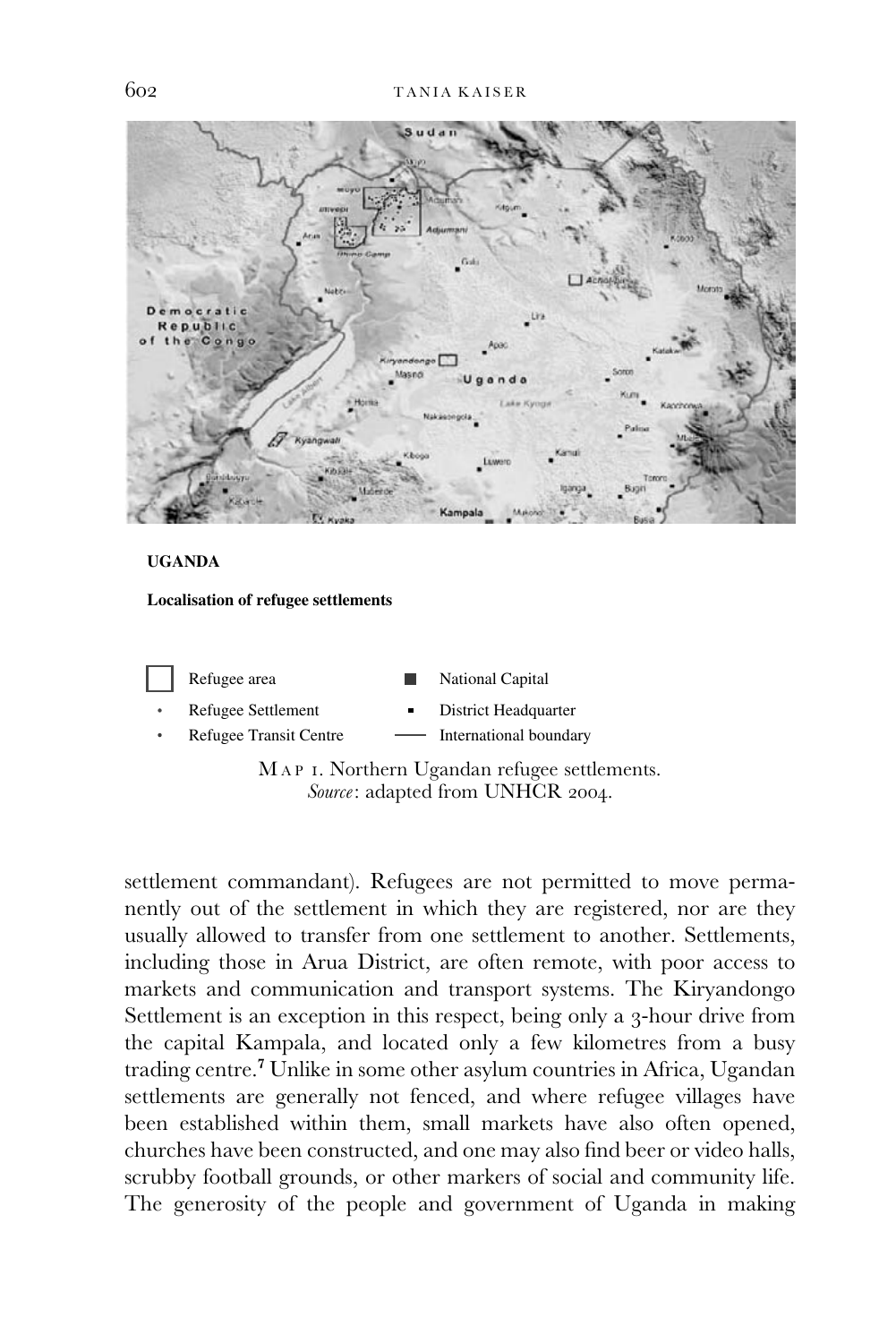agricultural land available for refugees has been rightly acclaimed by refugees and others.

In the early days of the refugee settlements in the early to mid-1990s, and as new arrivals were settled subsequently, registered residents were provided with a monthly food ration while they established their crops and waited for harvests. After a number of relatively successful agricultural seasons, rations were withdrawn for those deemed to be 'self-sufficient', and reduced for those moving towards this status. Decisions were made on a settlement by settlement basis after food assessment missions conducted by WFP/GoU/UNHCR. Some 'Extremely Vulnerable Individuals' (EVIs) continued to receive a full ration where necessary. Not everyone was always happy with decisions made.

In the late 1990s the GoU and UNHCR took this policy one step further by introducing a 'self-reliance strategy' (SRS) for refugees. The programme was formally launched at UNHCR's ExCom 2004, and now fits into UNHCR's wider global strategy of Development Assistance to Refugees (DAR). Broadly, the SRS advocates ' self-reliance' for refugees, defined by UNHCR as a situation where refugees are enabled 'to gain the economic and social ability to meet essential needs on a sustainable and dignified basis' (UNHCR 2005: 3). It envisages a situation where services to refugees in agricultural settlements ( previously provided by one of UNHCR's implementing partners) are integrated into district level government provision. On this basis, refugees access services in the same way as Ugandan nationals, rather than continuing to receive ' special treatment' via NGO provision. Few specifically income-generating interventions are included in the SRS, which appears to proceed largely on the assumption that refugees will subsist and even produce a surplus on the basis of agricultural activity, as well as small-scale local trade and petty businesses. The World Food Programme (2001: 10), which provides rations for refugees in Uganda, expresses specific concern about the fact that in the SRS 'no benchmarks are provided to measure recovery or the attainment of self-reliance', going on to note that 'a related weakness of the SRS is the lack of clarity about the conditions for selfreliance'.

# Freedom of movement

Reflecting the wider discourse about refugee camps, views about the Ugandan settlement system are often polarised. On the one hand, humanitarian agencies including UNHCR tend to represent settlements as benign and supportive institutions, where people in need can take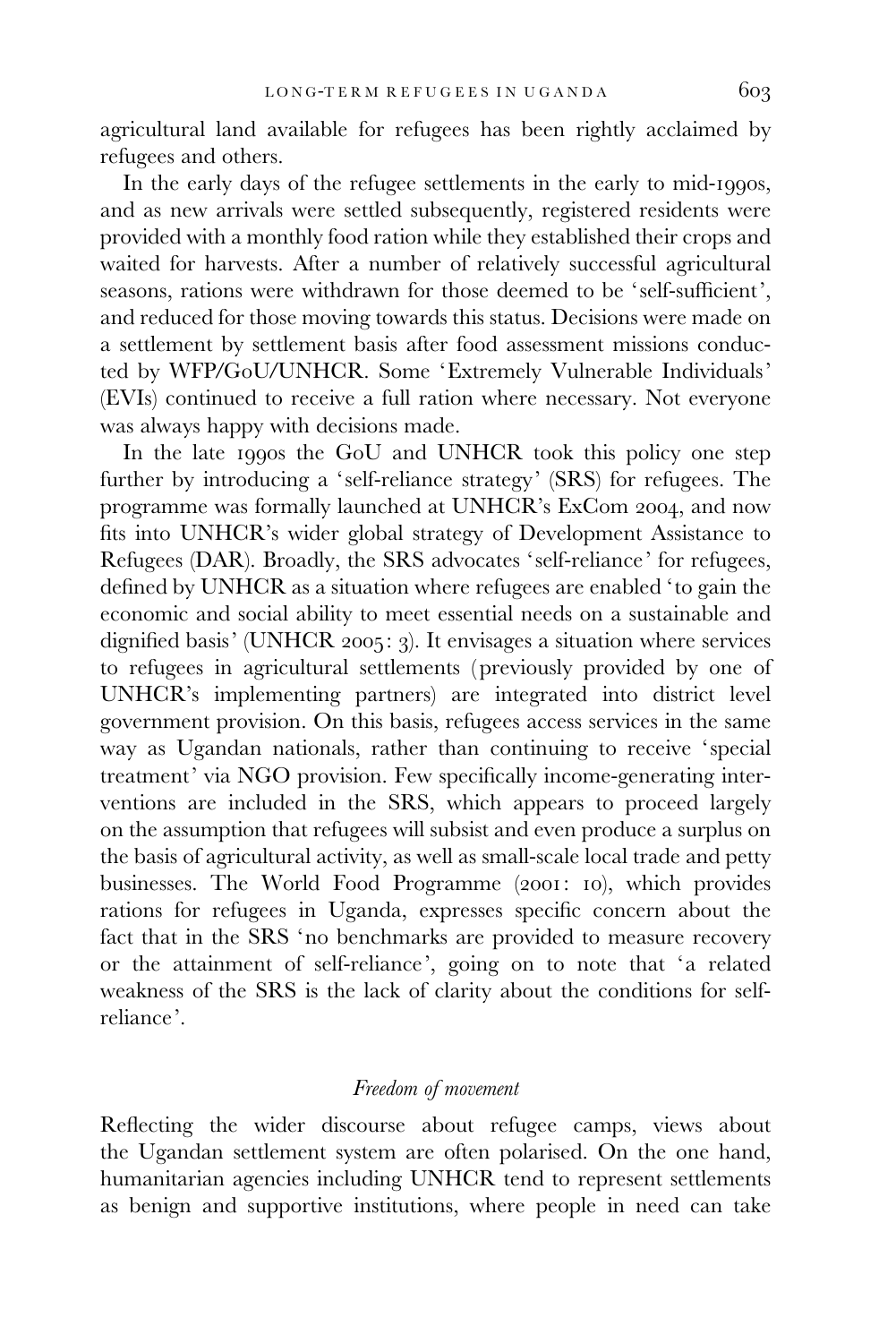refuge and receive succour, thanks to the generosity of the host state and international donor community. Contrastingly, some analysts depict them as prison-like places where rights to freedom of movement – and related access to education, employment, meaningful family life and livelihoods –are denied refugees via this mechanism of control and containment (Hyndman 2000; Verdirame & Harrell-Bond 2005). When refugees are being inadequately supported or enabled in settlements, there is evidently a greater incentive or tendency to favour the latter characterisation.

While the government asserts the generosity of its citizens in offering land for refugee settlement, critics point to the fact that the settlement system contravenes the government's international obligations with reference to the freedom of movement of refugees in their country of exile, enshrined in the UN 1951 Convention on the Status of Refugees (article 26), as well as other human rights instruments.<sup>8</sup> Freedom of movement is a prerequisite for the enjoyment of a range of other rights. Its absence undermines refugees' economic and social rights, and the livelihoods of refugees in camps are thus severely limited in comparison with those of their peasant hosts.

In practice, it is evident that significant numbers of refugees in Uganda evade the settlement framework by failing to register their presence as refugees, or by illegally leaving the settlements after they have done so. The status of such ' self-settled' refugees in Uganda is uncertain. They are unrecognised as refugees by the GoU, nor are they recognised or supported by UNHCR. As 'aliens' rather than refugees, they occupy a precarious and ambiguous status, enjoying neither the rights of Ugandan citizens (unless they are able to acquire identity documents and 'pass' as nationals), nor the protection and limited material support of refugees in settlements. Nevertheless, they participate fully in all but political activities, and contribute significantly to the economies of the areas where they live (Kaiser et al. 2005; Okello 2005).

Refugees in Uganda are officially denied the freedom to decide where they prefer to settle, with all that this implies for their ability to make strategic livelihood and other choices. While their plight may be less dramatic than that of refugees in neighbouring Kenya, who are confined to enclosed camps in semi-arid and hostile environments with no access to agricultural land, it remains the case that refugees in settlements in Uganda do not enjoy their legal rights. One of the least comfortable aspects of the debate on refugee settlements in Uganda is that critics are continually invited to agree that the conditions in refugee settlements there are better than in some camps in other countries or, indeed, than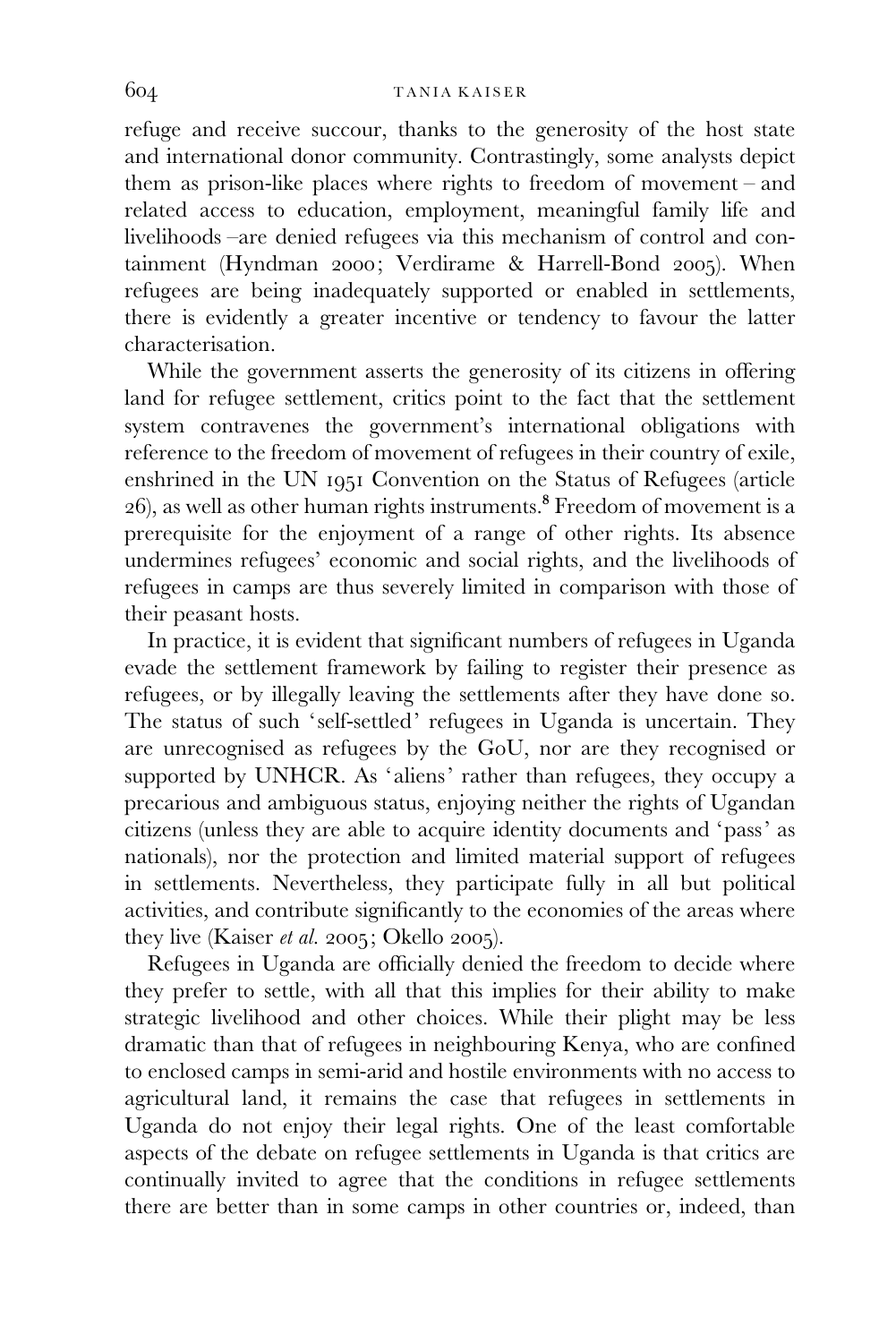IDP camps in Uganda itself. While this may in many cases be true, it does nothing to obviate the difficulties faced by Sudanese refugees in Ugandan settlements. The fact that the rights of some others are abused more than theirs, does not mean that their own rights are not also being undermined.

In addition, and contrary to international refugee law, the implementation of the settlement policy in Uganda has effectively redefined the category ' refugee', so that it has come to refer only to a person who is in receipt of assistance and living in a physical space defined by the government of Uganda. Individuals who have crossed an international border to seek protection, and who are defined as refugees on this basis under international law,<sup>9</sup> are excluded from the benefits of the status in all practical respects in the Ugandan context. This policy is made financially and materially feasible by the UNHCR. Despite this concentration on settlements, after several years of existence, these still do not provide the conditions for economic survival, and refugees in them are consequently still heavily reliant on food aid. With settlements located in relatively remote and impoverished areas, employment and other income-generating opportunities for refugees are largely absent. Although services for refugees are ostensibly provided in settlements, in practice delivery is very unreliable and refugees are left facing a shortfall which they cannot remedy (Kaiser et al. 2005).

# Reasons to stay, reasons to go

Conversations with Sudanese refugees in Arua typically elicited a number of unprovoked complaints about life in the settlements, their conditions and services provided there. Notwithstanding these complaints which are discussed in more detail below, in Rhino Camp and Imvepi settlements significant numbers of refugees reported that they had opted to remain in the settlements because of the food, water and social services which are provided to them there. Such support is particularly crucial for those with special needs, such as unaccompanied minors, who may have no other prospect of acquiring food. No material assistance of any kind is offered to refugees who do not register with the government, and do not go to settlements.

The availability of agricultural land in the settlements is also a decisive factor for many people, and the opportunity to grow some crops is undoubtedly welcomed by the many farmers within the population. Given that only a minority of refugees in Imvepi and Rhino Camp Settlements are currently receiving a full food ration, the accessibility of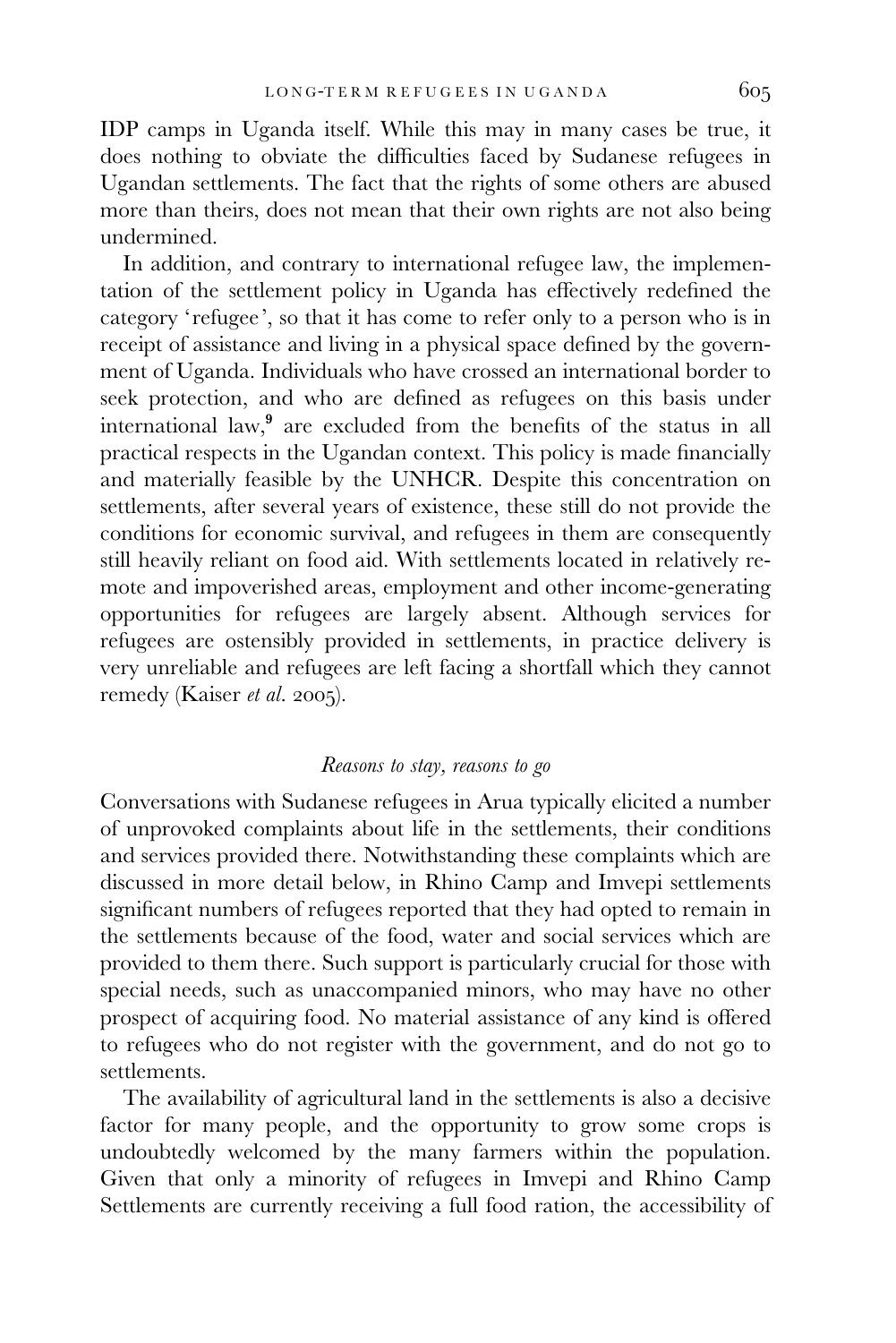agricultural land is crucial (OPM Clerk Imvepi 2004 int.). In Imvepi, 'old caseload' refugees who arrived before 2001 receive a half ration, while those arriving later still receive a full ration. In Rhino Camp, most people were in 2004 receiving 40% or 50% rations. Almost all the refugees encountered engage in some form of agricultural activity. As food rations are reduced or phased out under the SRS, the quantity and quality of land available becomes increasingly important. For many refugees, including a community development worker in Imvepi, the fact that they have no way of accessing land outside the settlement means that they have no alternative but to stay on the land they have been given; 'the government says there is no other place to be given for us … it is government policy, what can we do?' (female community facilitator, Imvepi 2004 int.)

Some refugees also indicated that at the time of the research, they felt more physically secure living in a settlement than they would outside one. This appeared to be partly because they did not know people or have contacts elsewhere in Uganda, and partly because as one man put it, in the settlements now, 'life is safe' (male refugee, Imvepi 2004 int.). The unpredictability of the security situation in northern Uganda means that of all the factors, this must be the most variable.

Attitudes towards living in or outside settlements are not uniform, and are expressed both positively and negatively. On the one hand, there is some suspicion about the risks of life outside the settlements; one refugee man asserted that most people stay in the settlements because of their health and education services, adding 'the conditions they are facing there [i.e. outside the settlements] are worse than here; security is a problem; when they fail to produce crops, it is a problem' (male refugee, Odubu Centre, Rhino Camp 2004 int.). In this representation, the settlement exists as a safety net, a protective environment, and in at least one refugee meeting there was strong agreement that living in a settlement is not in itself a problem, only its remoteness and distance from markets. On the other hand, some residents of Rhino Camp also felt that it is the hardships of life in the settlements, rather than the inherent attractions of life outside them, that force people to go; 'those people from [i.e. now in] the urban areas just went from here because of the problems here' (RWC III chairman, Rhino Camp 2004 int.).

What reasons were offered in explanation by refugees living outside settlements ? Paradoxically, the main points raised by respondents referred to the same preoccupations and priorities as those of settlement refugees. Self-settled refugees also cited insecurity (this time in the settlements), the availability of better quality land and economic opportunities outside,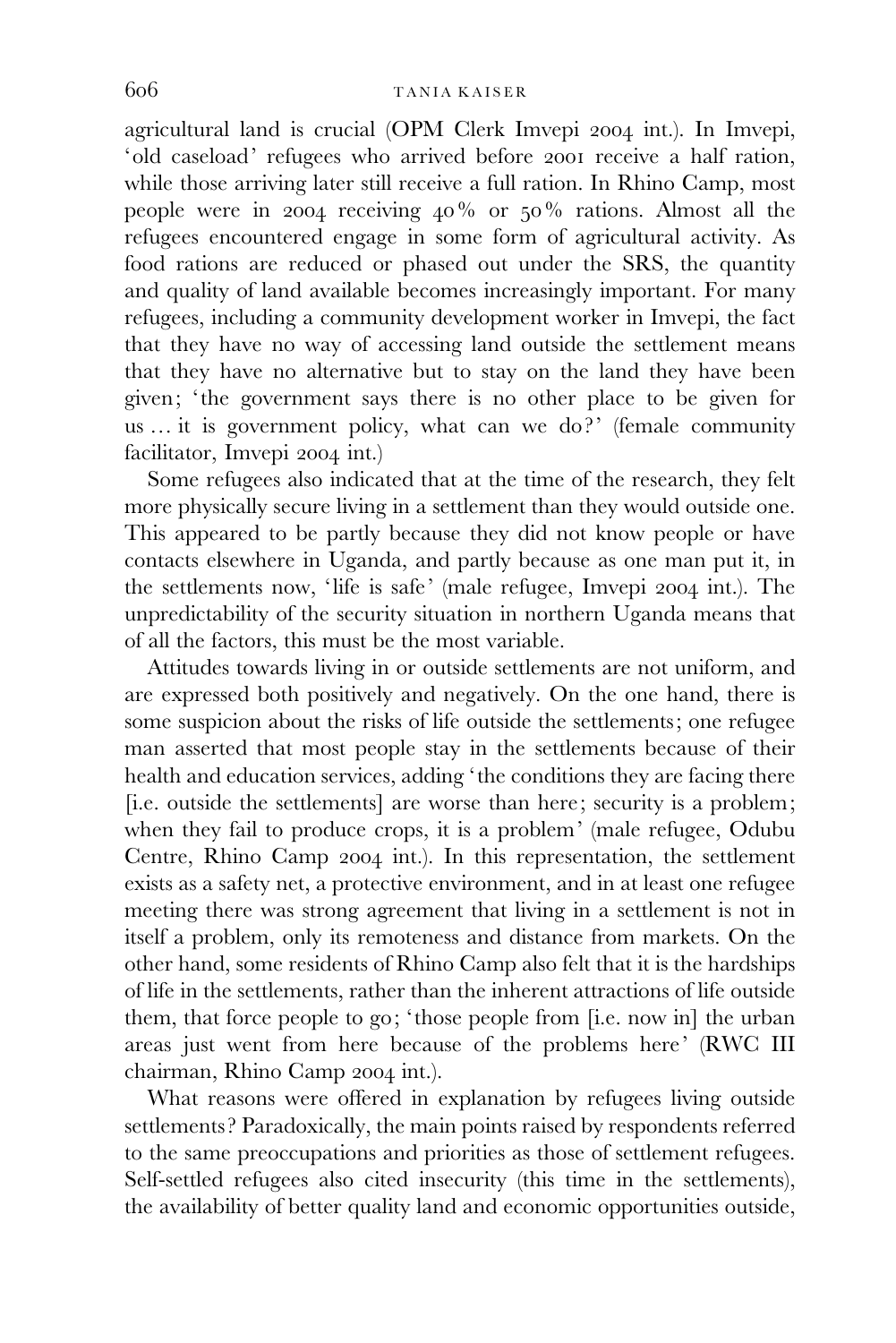and even access to superior education and health services, as reasons for leaving or staying away from settlements. One refugee man now living near a village in the Sudan/Uganda border area in West Nile, described his fear on being caught up in an LRA attack in the Ikafe settlement, and his reluctance to expose himself to similar insecurity by returning to a settlement. 'They welcomed me [here], no problem … I faced it rough in the camp [i.e. because of insecurity], so I can't decide to go back there unless it becomes bad [insecure] here' (male Sudanese self-settled refugee, Koboko County 2004 int.).

Refugees with business interests or the wherewithal to get involved in trade, professional activities or other non-agricultural activities, asserted their desire to remain in urban settings to pursue these objectives. One man described how living near the border facilitated his church work in both Uganda and Sudan. He explained that he paid graduated tax and that this eased his movement between the borders (male self-settled refugee, Ombachi, Koboko 2004 int.).<sup>10</sup> Another elderly woman, living in Arua town with a large number of young dependants, explained that she could not contemplate taking them to a settlement as this would diminish their educational opportunities. As she acknowledged, it would have been impossible for her to remain in town without the monthly remittances received from a daughter in the USA, whose contributions paid for the rental of a house and food for the family.

The contribution made to the local economy by refugees is acknowledged by self-settled refugees and their Ugandan hosts, in the rural and urban areas. Similarly, while numerous cases of local conflict over land, resources and behaviour were reported between individual refugees and hosts in settlement contexts, there was no suggestion of any systematic or generalised hostility towards refugees on the part of the national community in these areas.

Finally, it was notable that when questioned about their reasons for remaining in or leaving settlements, few refugees in Arua or in Masindi raised the question of the legal requirement that they should stay there. This was partly because it is clearly fairly easy to subvert the requirement in the presence of enabling conditions, and partly because the challenge to their right to move was in many cases evidently not conceptualised explicitly as an abuse. It is, however, very important to note that almost the exact opposite was reportedly the case when related research was carried out by the Refugee Law Project in Moyo District (Okello et al. 2005), and this difference has not yet been fully explained. Nevertheless, it is important that, as will become clear below, problems associated with the limitations of settlement life or refugee life were constructed as economic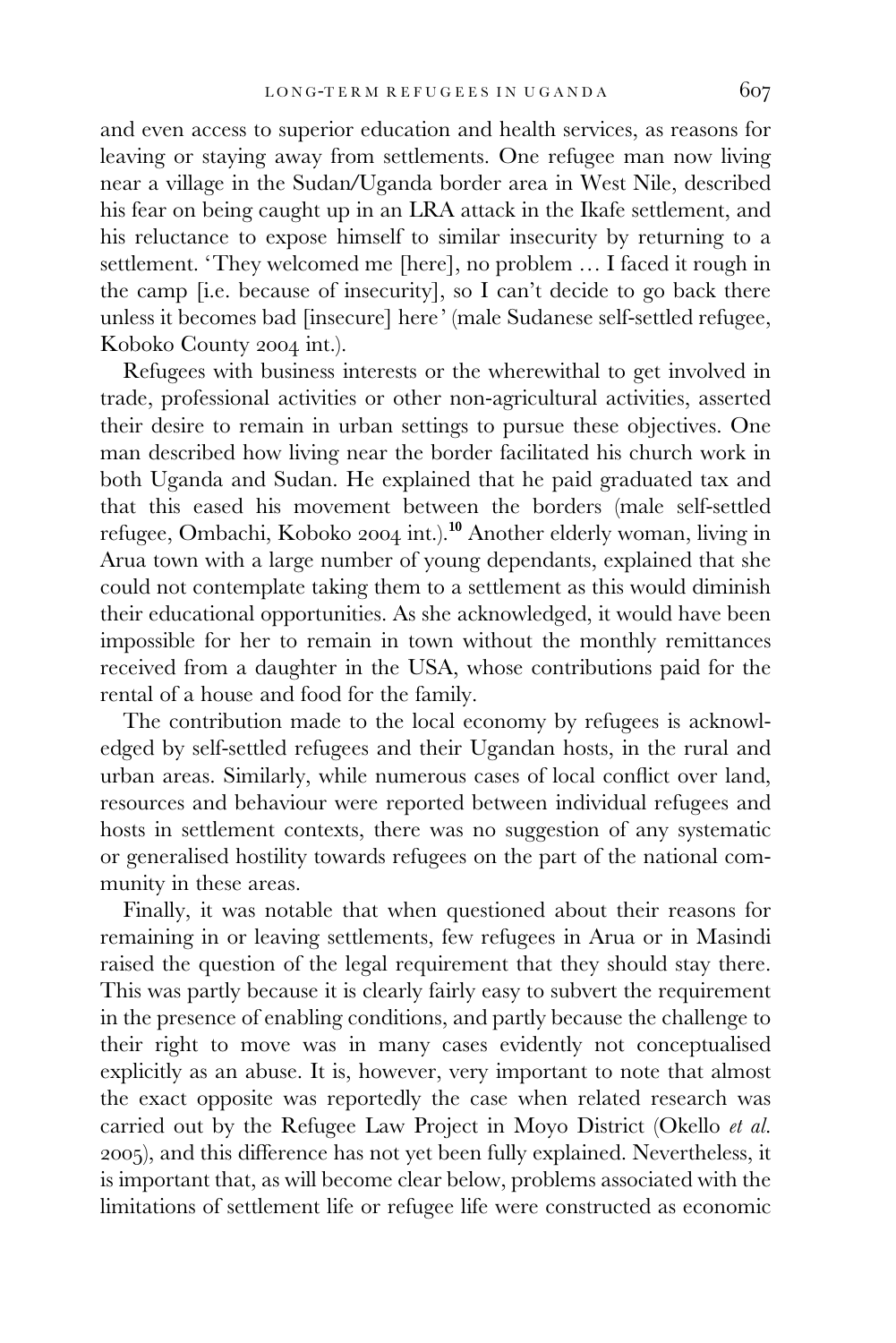problems rather than rights issues by many of the refugees consulted in Arua.

# SETTLEMENT VERSUS SELF-SETTLEMENT: HOW SECURE ARE THE CATEGORIES ?

Discussions of responses to refugees in the developing world often assume a clear opposition between the experience of refugees living in camps and settlements, and those living 'self-settled', often outside the formal economy of refugee registration and assistance. Findings in Uganda suggest that the situation is rather more complicated than this, with refugees occupying overlapping and fluid categories which change over time. One indicator is the fact that refugees both in settlements and out of them prioritise the same criteria when deciding whether to stay in or leave settlements, suggesting that they are reaching different decisions for reasons that refer to individual differences between them, rather than to objective conditions. Second, refugees' accounts indicate a much less static picture of the distribution of refugees in and out of settlements than the official account suggests (i.e. legitimate refugees in settlements vs. undocumented 'aliens' outside – see Table 1). Rather, a picture is presented of a constantly changing context, with probably a minority of individuals moving in and out of settlements as their needs change, while others live outside settlements but maintain strong and important connections with people or institutions in settlements, or vice versa.

The tentative findings of a small, snowball sample of 'self-settled' refugees living in Arua and Koboko towns, as well as in what were then the rural areas of Koboko sub-county (now Koboko District), revealed that a significant number of self-settled refugees had previously lived in settlements, but had fled from them during times of insecurity and not returned. They had, in an important sense, never 'decided' to leave the settlements, but had fled in the midst of a crisis, and not gone back (self-settled Sudanese refugee family, Koboko County 2004 int.). One self-settled refugee woman now living in Awindiri village, for example, left the Ikafe settlement after rebels attacked it. She was able to buy a piece of land in Awindiri for UShs  $400,000$  (c.  $\mathcal{L}130$ ), and now survives by doing casual labour there (female self-settled refugee, Awindiri village 2004 int.). Confusion about the rules reigns in many quarters, among refugees, local government officials and Ugandan citizens alike. It was clear that many refugees did not know what they were and were not entitled to in terms of protection and assistance. One refugee family living in Koboko town claimed, paradoxically, to have been refused re-entry to a settlement after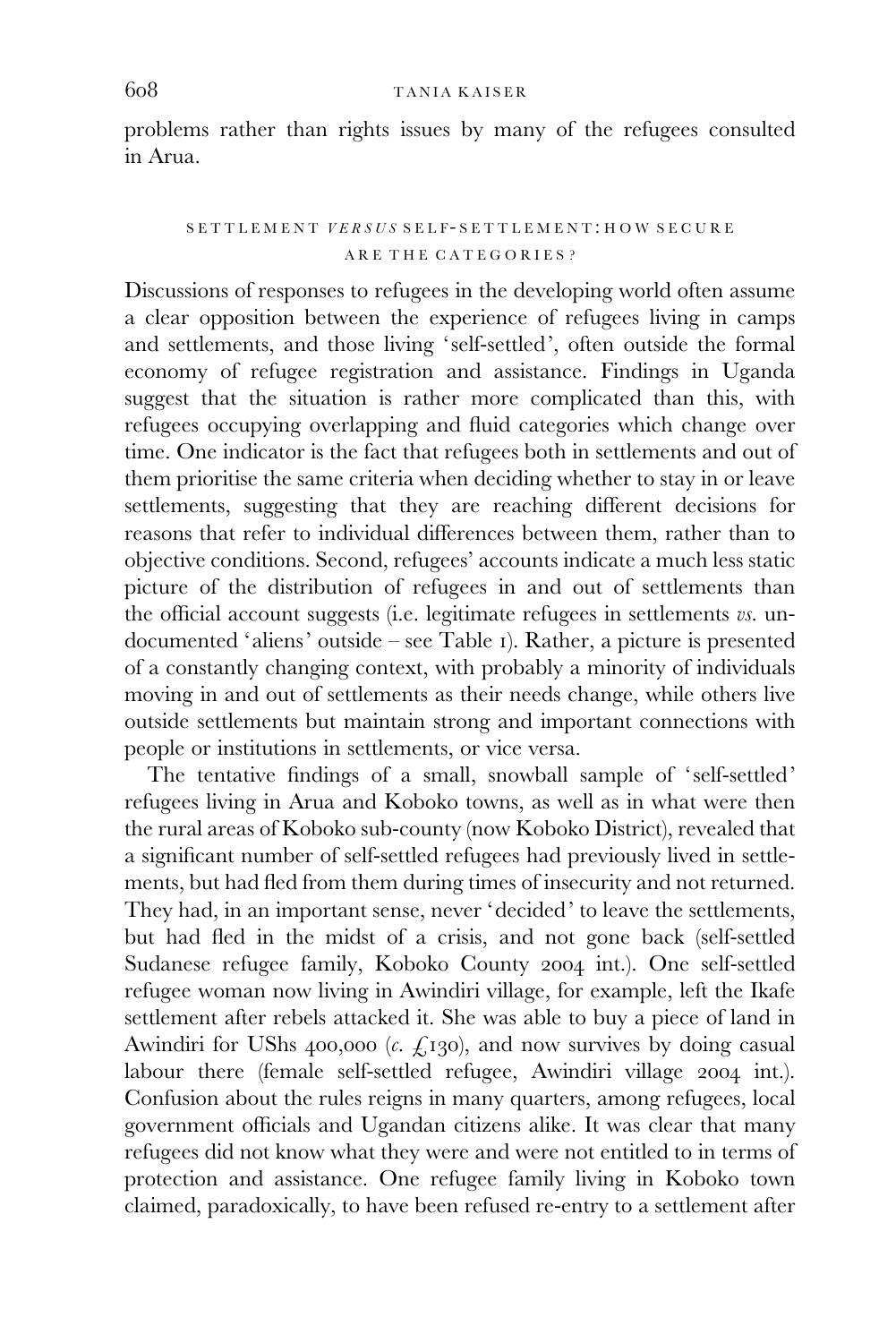| TABLE I                                                        |  |
|----------------------------------------------------------------|--|
| Refugees in and out of settlements – in principle and practice |  |

| <b>Settlement Refugees</b>                                                                                                                                                                                                                                         | Non Settlement Refugees/'Aliens'                                                                                                                                                                                                                                                               |
|--------------------------------------------------------------------------------------------------------------------------------------------------------------------------------------------------------------------------------------------------------------------|------------------------------------------------------------------------------------------------------------------------------------------------------------------------------------------------------------------------------------------------------------------------------------------------|
| Legal – $prima$ facie 'refugee' status                                                                                                                                                                                                                             | Undocumented 'alien'                                                                                                                                                                                                                                                                           |
| Protection and recognition by UNHCR                                                                                                                                                                                                                                | No protection or recognition by UNHCR                                                                                                                                                                                                                                                          |
| Receives assistance in form of services and in<br>some cases, food rations (assumes involvement of<br>the international donor community)                                                                                                                           | No direct or indirect assistance. No assistance<br>to Ugandan self-settled refugee hosting<br>communities.                                                                                                                                                                                     |
| Government claims refugees enjoy freedom<br>of movement. But freedom to move relies on<br>settlement commandant issued travel documents.<br>In practice, a range of documents can be<br>used including student IDs, SPLA documents,<br>Ugandan graduated tax card. | Freedom of movement, dependent on one of a<br>number of forms of documentation including<br>student IDs, SPLA documents, Ugandan<br>graduated tax card, letter from LC I (local<br>councillor, elected official). Vulnerability to<br>harassment or exploitation if paperwork not<br>accepted. |
| Included in the self-reliance strategy                                                                                                                                                                                                                             | Explicitly excluded from the self-reliance strategy                                                                                                                                                                                                                                            |
| Ostensibly, security                                                                                                                                                                                                                                               | Uncertainty with, arguably, autonomy.                                                                                                                                                                                                                                                          |
| Little access to employment/income-generating<br>activity. Markets very limited, transport costs<br>prohibitive, employed refugees in settlements<br>in receipt of low 'incentives' rather than salary.                                                            | Access to employment/income-generating<br>activity (Highly variable – dependent on<br>location, education, skills, contacts).                                                                                                                                                                  |
| Destination for those without a more attractive<br>alternative, the default.                                                                                                                                                                                       | In general only available to those with external<br>resources of one kind or another, i.e. requires<br>'capital'; financial, ethnic, social, political or<br>other (see Van Hear 2004).                                                                                                        |

fleeing from it after an episode of insecurity, on the grounds that they were now 'town refugees' – a meaningless category in legal terms.

Even those who do make a positive decision to leave settlements may hold multiple identities or statuses. A very large number of settlement refugees are involved in day wage labour, and this takes most of them out into the environs of the settlement on a regular basis. As is entirely normal in many rural African contexts, some people – mainly but not exclusively young men – go one step further and leave the settlements for a few weeks or a month at a time to get casual work in a more distant rural or urban environment, leaving their families in the settlement (refugee elder, Odubu Centre, Rhino Camp 2004 int.). These individuals retain their settlement registration, and family members may also continue to receive food rations on their behalf in their absence.<sup>11</sup>

A significant number of people are not fixed in either a settlement or a non-settlement context, but somehow bridge the gap between the two, deriving advantages from each. In some cases, this means that people once registered in settlements continue to receive a food ration there, only to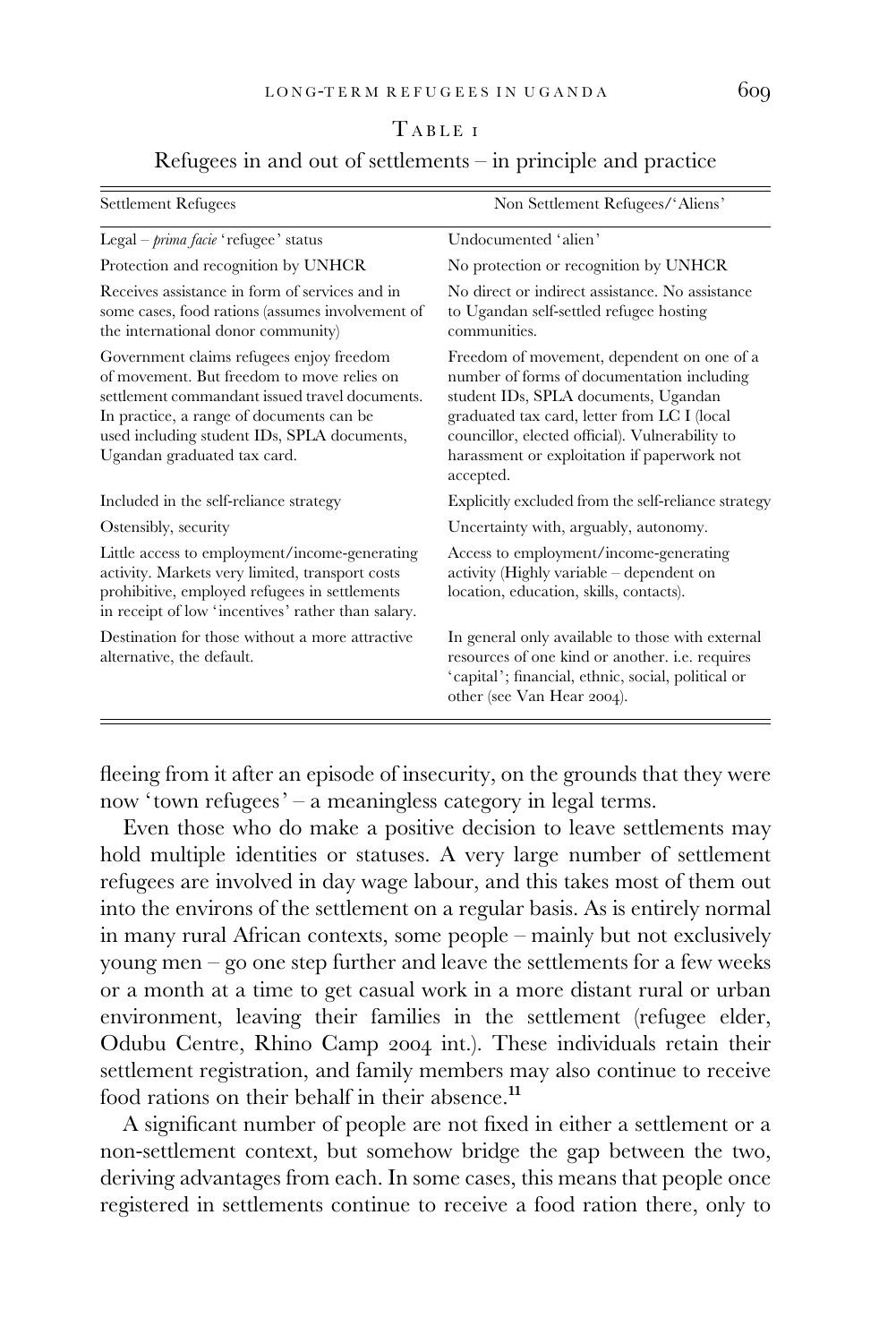collect it and bring it to where they actually live in town (male self-settled refugee, Imvepi 2004 int.). In practice, this is easiest to manage if the family is divided between the settlement and town. Others have never lived in a settlement but are nevertheless registered there, and in some cases therefore receive food rations too (young male self-settled refugee, Ombachi 2004 int.). People's needs change over time, and one woman in Arua, quoted above as saying that she needed to stay there so that her dependants could attend better quality schools, did not rule out the possibility that she might return to a settlement once the children had completed their schooling. There, she would be able to live more cheaply, since she would not have to pay rent for accommodation and food could be got less expensively too. Refugees may thus be well aware of the relative advantages and disadvantages of living in different locations, and deploy different strategies at different times to meet their specific and changing needs as far as they can. In almost all cases, movement in and out of settlements was described by refugees as being motivated primarily by the need to secure a reliable livelihood. It was overwhelmingly the case that the settlements were described as poor places to pursue this goal by those who had left them, as well as by many people still living in them.

This being the case, it should come as no surprise that those individuals or families who had left the settlements usually reported having some external support that allowed them to do so. In a few cases, refugees were able to bring assets or resources with them from Sudan, and thus had some capital with which to work. In other cases, they managed to secure paid employment (which can itself require a significant investment of money), or identified a patron who could support their plans. The opening of a new Western Union office in Koboko indicates the arrival of remittances locally, and many refugees reported receiving some support from friends of families who had contrived to relocate to other countries in the region, or to the developed world.<sup>12</sup> There is a strong perception within settlements that people who have been able to leave are those who have access to contacts or resources above and beyond the minimal support provided to registered refugees, or who via such networks were able to access employment or training. 'Those who could not afford, those are the ones in the settlement' (RWC III chairman, Rhino Camp 2004 int.); and 'those who don't have people in America, we are here' (member of a refugee cultural group, Rhino Camp 2004 int.). This view was frequently articulated (male refugee, Point E, Imvepi 2004 int.; group discussion, Odubu Centre, Rhino Camp 2004). According to this characterisation, bare survival is possible in settlements, but any meaningful developmental activity requires additional support and relocation away from them.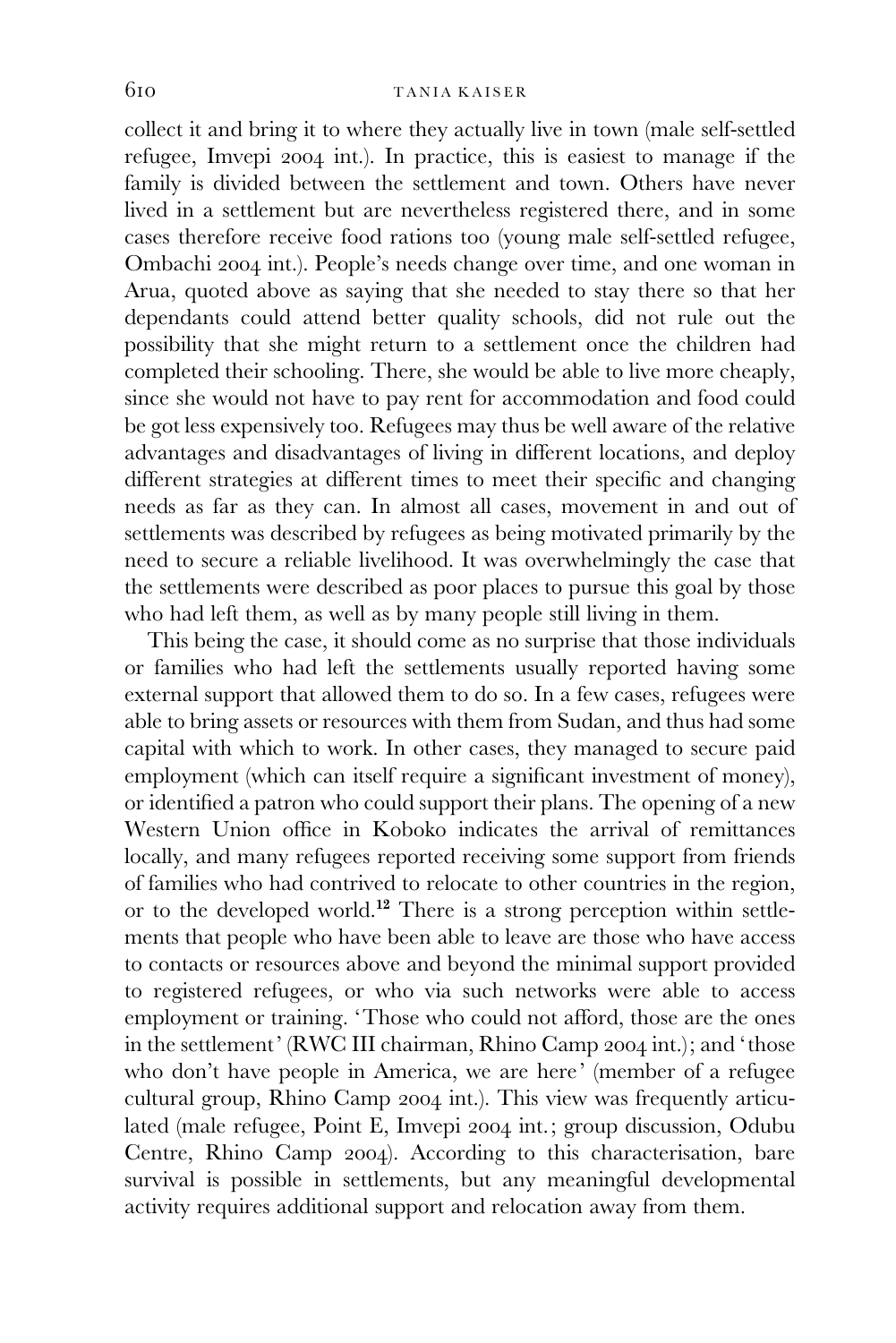Illegality was again seldom articulated as a reason not to travel or move outside settlements, for those who had the resources or contacts to do so. These factors are likely to be linked, in that better-educated or connected individuals are more likely to be familiar with strategies that will keep them out of trouble, even though they are breaking the rules, than are illiterate farmers who are much more nervous about falling foul of the bureaucracy of the host state. A minority of cosmopolitan refugees laugh at the idea that they are to be controlled by petty rules about movement, when they have an important appointment or other business to attend to (group discussion, Kiryandongo 2004).<sup>13</sup>

# Constraints on refugee livelihoods in settlements

This section examines some of the constraints on refugee livelihood which appear to be in part or whole attributable to the disadvantages of the settlement system as currently constituted for refugees. It suggests that refugee livelihoods face more rather than fewer challenges as their exile becomes protracted.

The findings of the research suggest that most refugees who live in settlements do so because they have no option but to rely on the minimal assistance which is provided to them there, even though conditions in settlements are far from optimal. Refugees complain that the conditions for self reliance do not exist in Arua's settlements, and that they still desperately need support from humanitarian actors. Many argue that they remain food insecure, and that they are in no position to cover educational expenses (especially paying school fees for secondary students) and health fees, when these services are unavailable freely in the settlements. To some extent these complaints are predictable and familiar to anyone with experience in a refugee setting. What is shocking is how little government officials, and even staff of UNHCR and its implementing agencies seem to aspire to for the refugees under their care. The willingness to ignore the gap which patently exists between what is required to support a decent standard of living in the settlements, and what is provided or accessible to refugees, is very great indeed for some of the following reasons.

Investigation into the availability and use of land in the settlements found that for many refugees, the agricultural land allocated to them was either too little or too poor in quality to allow them to achieve selfsufficiency.<sup>14</sup> Environmental problems, soil exhaustion and increases in family size were represented as some of the most important reasons for its inadequacy.<sup>15</sup> In Rhino Camp, such complaints as these expressed by an older refugee man were heard repeatedly: 'the problem is that the land is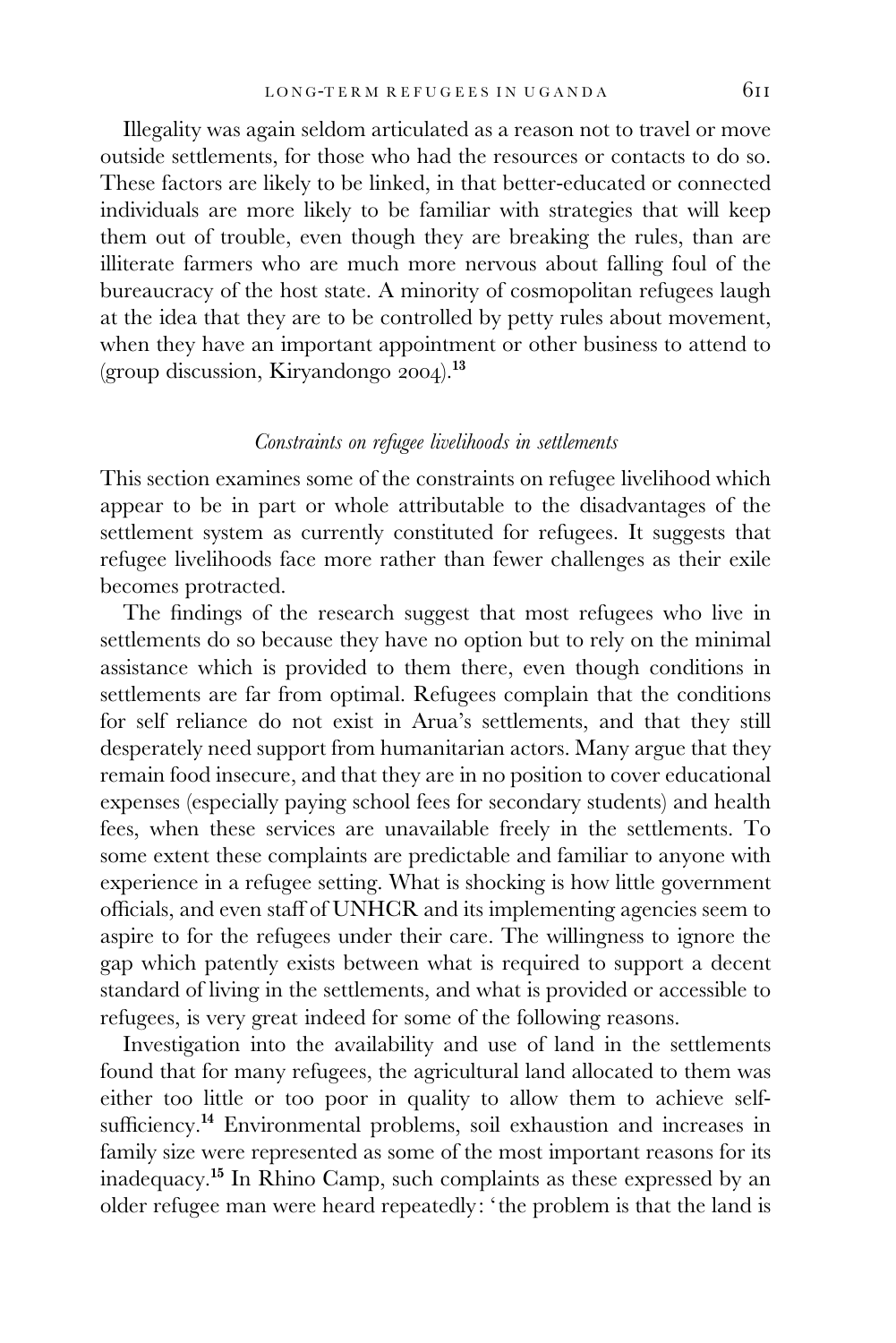sandy, and not fertile … Sometimes there is long drought, destroying all the crops. Sometimes when it rains, the agric land is flooded … It is not only affecting the refugees, it is also affecting the nationals. Because of that threat of the weather, poor soil, the refugees here find it very difficult to get enough food for household consumption'(advisor to the RWC III, Odubu Centre, Rhino Camp 2004 group disc.).

One young man, a father of five, complained that not only was the soil of poor quality, but that his family size had increased from three to seven since he was allocated the plot, and that it was now too small for them to subsist on (male refugee, Ariwa V, Rhino Camp 2004 int.). The fact that settlement plots had no built-in capacity to deal with family reproduction or increases was noted as problematic by many interviewees, including a young woman in Rhino Camp (young female refugee, Odubu II, Rhino Camp 2004 int.; young male refugee, Tika III, Rhino Camp 2004 int.). This particular problem points to the difficulties faced by refugees as a consequence of their long exile in Uganda. Not only do they face a reduction in inputs to the settlement under the SRS, but their land holdings also decrease in value as time goes by. A plot of land considered adequate in size for a small family now has to support one twice the size. Meanwhile, the lack of sufficient land to practice shifting cultivation means that the soil inevitably produces fewer crops than it did when first allocated.<sup>16</sup>

While some refugees can access additional land from hosts (usually after a payment in cash or kind has been made), they have no security of tenure or use over such holdings. Numerous cases of refugees being forced off land they had begun cultivating were reported. In an important minority of cases, land officially allocated to refugees is even reported to have been 'grabbed' back by nationals, with little evidence that such incidents have been systematically followed up by the authorities.

Non-agricultural income-generating opportunities in the settlement are very rare and hold their own risks. Describing the pitfalls associated with a loan scheme, a church leader explained, 'Our problem here is poverty and hunger. We normally start business but after two to three months the business is finished because the same money which is put in the business is also used for feeding' (male refugee pastor, Tika II, Rhino Camp 2004 int.). Casual work or day labour outside the settlements is by far the most commonly cited way of raising cash, according to refugees in all the settlements covered here. Despite the risks of exploitation or abuse by Ugandan employers, refugees routinely represented this form of income generation as their lifeline. It should be noted that refugees are open to abuse largely because of their status as refugees, either because they have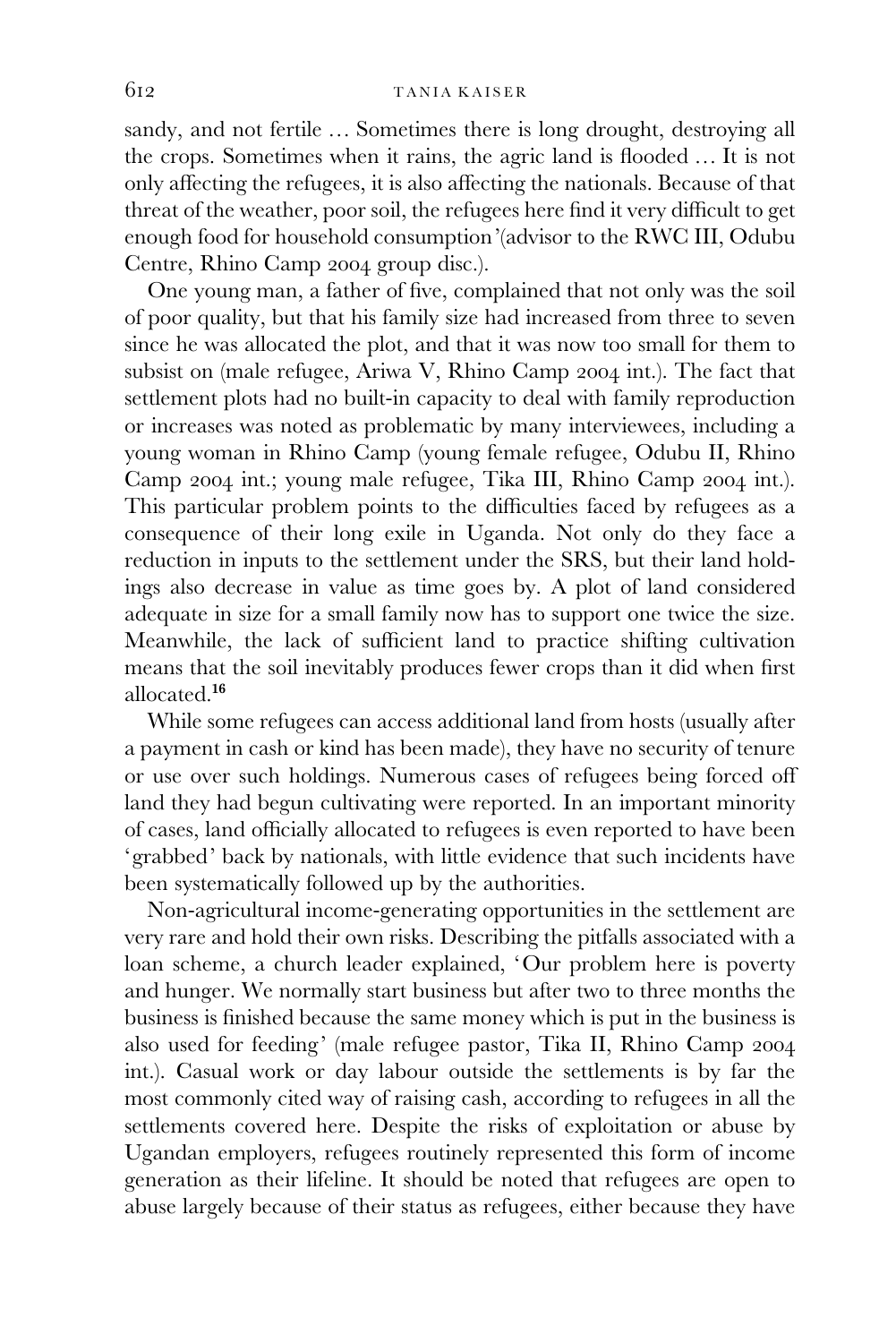left settlements illegally to work and have no recourse if they are left unpaid or underpaid, or because their cases are not strongly followed up by government officials if they try to assert their rights.

Even professional people complain that they miss what few employment opportunities might be open to them, because they do not have the resources needed to pursue them. One frustrated refugee health professional described how he was unable to raise enough money to travel to apply for jobs for which he was well qualified and experienced. ' I heard of a job in Sudan, then another in Koboko – I failed to go and apply. Those who had money were the ones taken – they stay in the towns' (secretary to the RWC III, Imvepi 2004 int.). Similar constraints exist for those attempting to carry out small-scale trading or other business activity. Transport between the settlements and local markets (e.g. in Arua and Koboko) is sporadic and expensive. In a document which largely enthusiastically approves the SRS in Uganda, even UNHCR's consultant acknowledges with considerable understatement that 'livelihoods can be further hindered by placing refugees in remote and unfamiliar environments … more success could be booked if refugees were to have access to markets and employment opportunities' (De Vriese 2006: 31). Refugees are prevented from leaving the settlements or engaging on a commercial basis outside them, not only by the formal restrictions on freedom of movement, but also by lack of resources and the limitations on economic development for individuals in the settlement.

Overall, refugees generally remain gloomy about their prospects of reaching self reliance in the Ugandan settlements, but reject the notion that this results from their passivity or dependency; 'We grew through self reliance – in Sudan we were not living from hand-outs, just here … Self reliance is not something new … When ' self reliance' [SRS] came in, we found a lot of problems' (RWC III chairman, Rhino Camp 2004 int.). In this view, the handover of services from UNHCR and its implementing partners to the district authorities represents a mechanism for the reduction of services for refugees and a cost saving strategy. The SRS is commonly perceived as designed to support the development of Uganda's refugee hosting areas, rather than the refugees themselves; 'Yes, we have agreed to be under SRS since 1999, but what about our development?' (secretary to the RWC III, Imvepi 2004 int.).

There are significant differences between the response strategies available to settlement refugees in Arua and to their hosts. While policy-makers often assert that the position of refugees in Uganda does not differ greatly from that of their rural Ugandan hosts, Rhino Camp refugees routinely explained differences in terms of indigenous farmers' dispersed land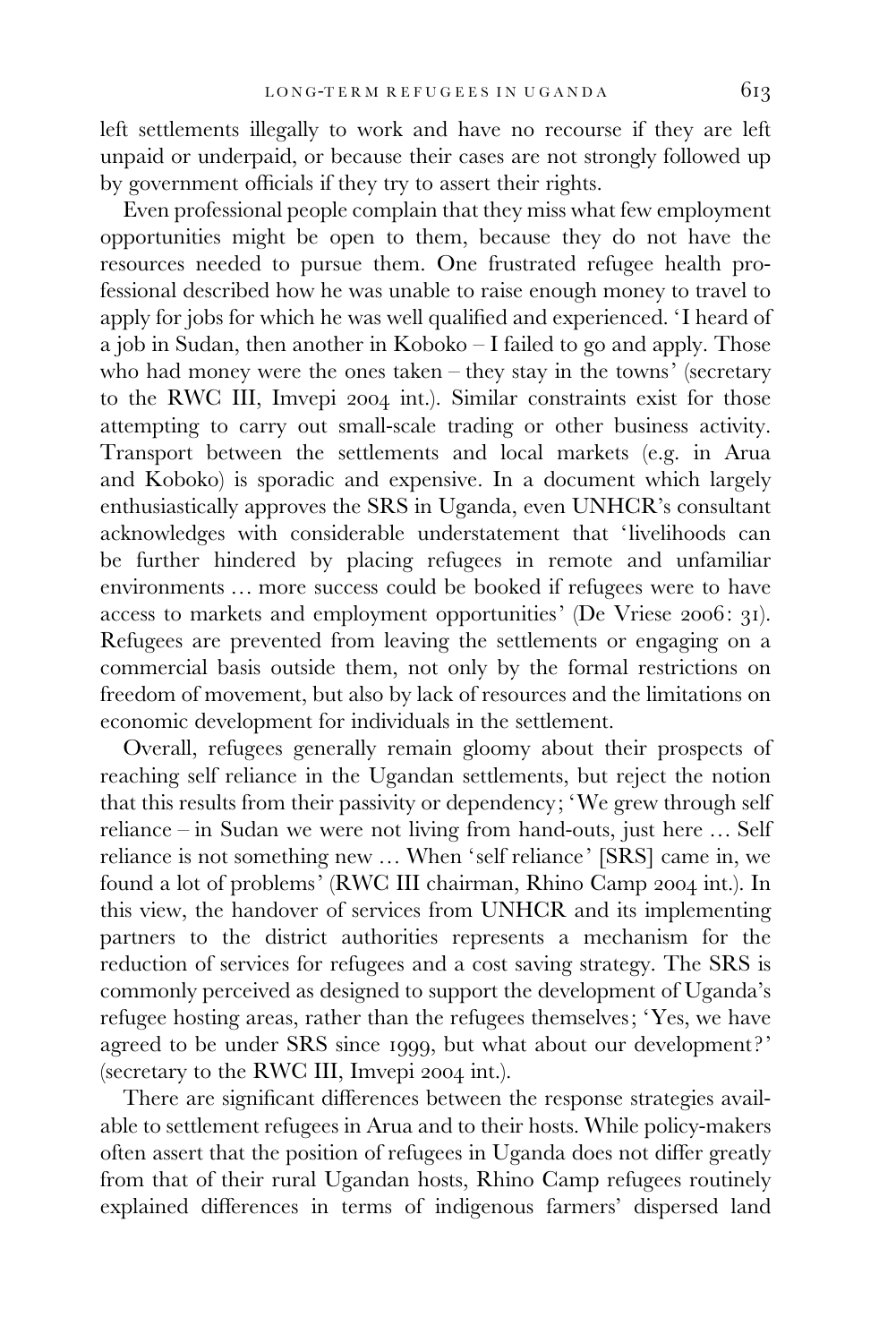holdings, only some of which fall within the band which constitutes the Rhino Camp area. For this reason, Ugandan farmers are sometimes able to diversify their agricultural activity, and spread risk by mixing cash and subsistence farming in different climatic zones. In this case, for example, Ugandan farmers could sometimes grow tobacco for sale in areas further away from the settlement, while such a crop would be impossible to grow within Rhino Camp Settlement proper. Like the very poorest hosts, restricted to a single plot of land in the settlement, refugees are unable to do this.

Access to refugee related employment is one clear way in which the arrival of refugees in the sub-counties has benefited nationals who live in them. They also have other advantages: 'The nationals have cattle and goats and enough land for grazing. They have access to businesses, and to loans' (advisor to the RWC III, Odubu Centre, Rhino Camp 2004 group disc.). 'They talked of comparing us with the nationals – but the nationals have animals there – we don't have. If they want us to join SRS they should give us loans so we can get other things as well' (male refugee teacher, Imvepi SHSS 2004 int.). 'The national is a landowner' (advisor to the RWC III, Odubu Centre, Rhino Camp 2004 group disc.), emphasised one refugee leader, distinguishing between having the use of land and actually owning it, and the freedom of choice that this implies. There are also specific economic activities which are not open to refugees. In Rhino Camp, for example, refugees were not entitled to catch fish in the Nile; 'The nationals are better off because they can get money from the river' (headmaster, Tika Primary School, Rhino Camp 2004 int.). Indeed, the River Nile is known locally as 'the World Bank'.

Why do more refugees not leave the settlements if life there is so hard? As described above, leaving the settlement usually requires some form of capital, and this is not available to all refugees. One common and particular source of support remains to be identified, and this is the help which is sometimes available to refugees from co-ethnic nationals. The Ugandan Koboko border area is largely occupied by Kakwa people who also live on the Sudanese side. For refugee members of this ethnic group in particular, 'ethnic capital' can be deployed and can assist in the granting of land and other support under certain circumstances. A Ugandan Kakwa, previously a refugee in Sudan, described how his community is now hosting the people who formerly hosted them. 'We call them as our brothers, we have a common historical origin and are the same people, it is only the border which divides us … the children play together, use the same language, go to the same schools, there is no point in saying that this [ $person$ ] is from a different country – no!' He stated that refugees are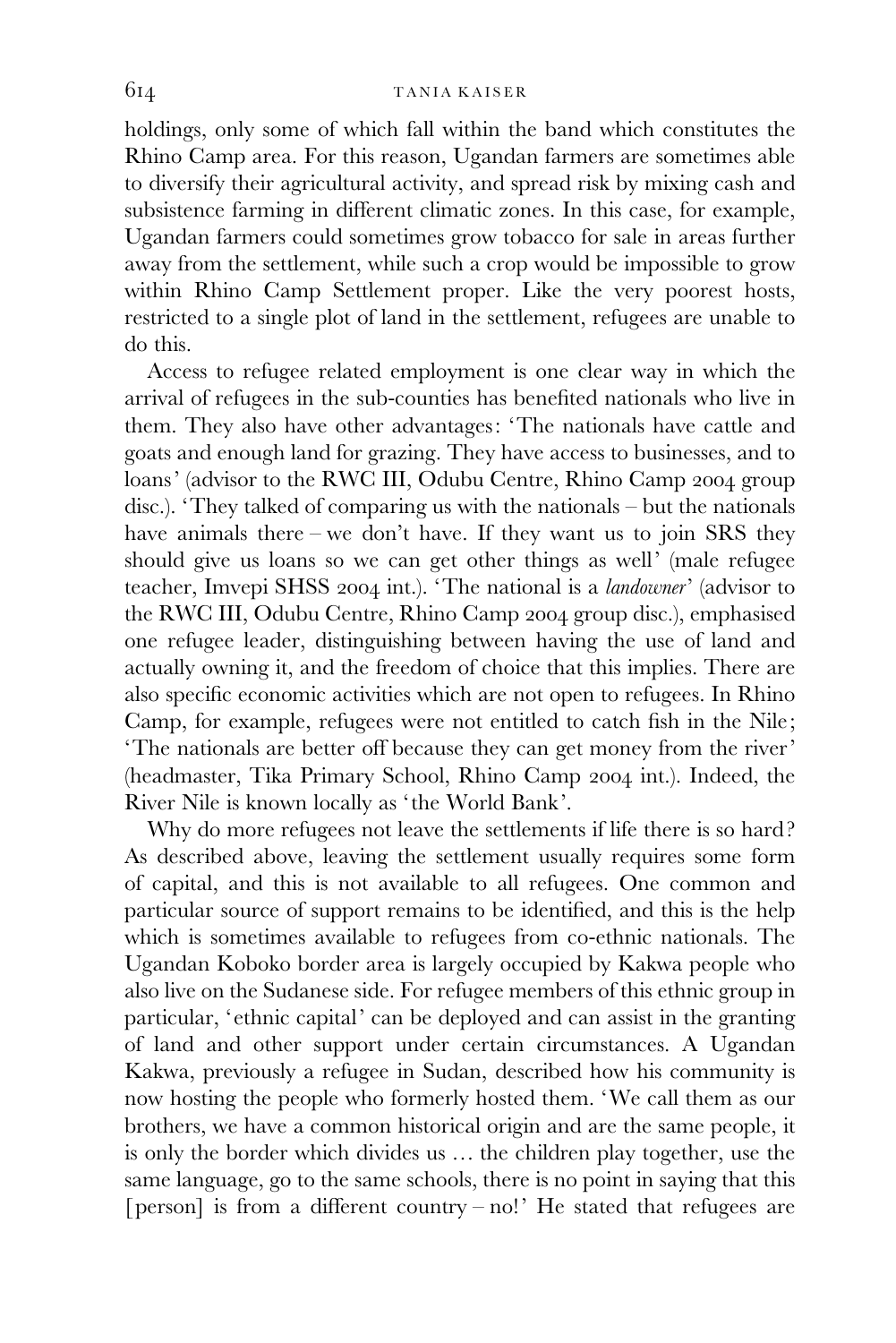given land without payment: 'they first go to the camps and then come [here] from there ... on finding that the food given is not enough, they resort to coming here to get land for cultivation' (Ugandan parish chief, Koboko 2004 int.). Non-Kakwa refugees generally do not come asking for land. He noted that his community has not benefited from any assistance or development programmes due to the presence of the refugees. Since their presence in the border villages is not formally registered, this is not surprising.

#### SETTLEMENTS, SELF-RELIANCE AND DEVELOPMENT

While the length of time that Sudanese refugees have spent in Uganda is represented as one reason that they should 'by now' have become selfreliant, the weaknesses of the settlement system and the SRS have in fact become more obvious over time. Refugees insist that their predicament has worsened over the years for the reasons mentioned here; insecurity, premature withdrawal of food rations, soil exhaustion, family increase without additional resources, and reduction in the quantity and quality of social services available in the settlements, as UNHCR and its implementing partners hand over to the already stretched district authorities. Just as care and maintenance programmes could last for many years without improving the conditions of life for refugees, so the agricultural settlement system has allowed for the bare maintenance of many refugees, rather than their development in any significant way. Observations and research in the settlements signally do not lead to confidence that refugees are being enabled 'to gain the economic and social ability to meet essential needs on a sustainable and dignified basis' (UNHCR 2005: 3).

Several issues arise from the restriction of refugees to settlements, and from the fact that only refugees in settlements receive assistance from UNHCR and its partners. Service provision has become inextricably linked to the idea of settlements in policy debates and in the Ugandan case, although there is no necessary reason for this to be the case. The insistence on refugee settlements ensures the creation of a category of people who are excluded altogether from their assumed benefits. Under the settlement system, refugees living outside settlements, as well as their generous Ugandan hosts, are unconsidered in discussions concerning the sharing of resources, while such refugees are left entirely without legal protection. Meanwhile, refugees who do take control of their predicament and exploit complementary livelihood opportunities, including receipt of food rations, agricultural production and additional forms of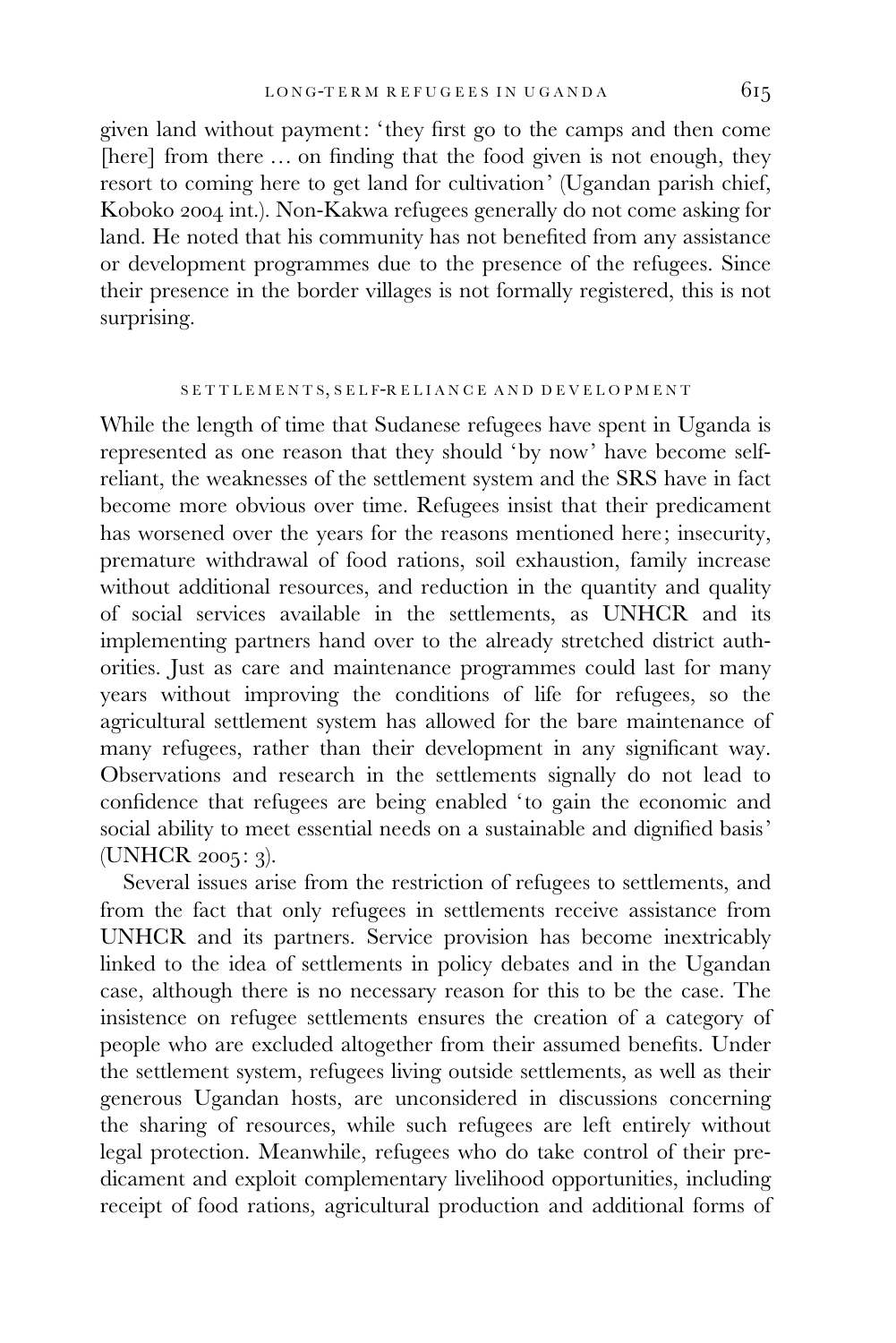extra-settlement activity, place themselves firmly outside the law – however 'developmental' their intentions.

It is not simply a neutral fact that refugees tend to be impoverished and that, needing assistance, they stay in settlements where this is provided for them. Rather, the political and institutional response to refugees in Uganda constructs a situation where refugees' own capacities, potential, and comparative advantages may effectively be stripped away from them, and where serviced settlements are represented as the answer to their problems. The concern is that their 'problem' has been very narrowly defined, and the settlement solution is an insufficiently subtle mechanism to meet the diverse and wide-ranging needs of populations differentiated by experience, aspiration and capacity.

Meanwhile, refugee expectations have probably risen since the early days of their exile, when survival and regrouping were the main aims, and may now reasonably be higher than they might have been had these groups never left Sudan. Exposed to a more developed exile country, and having benefited from UNHCR's health and education services, refugee youths compare their opportunities with those enjoyed by Ugandan youths, not with the hardships borne by stayees in the insecure and impoverished home area. Many therefore aspire to complete secondary education or benefit from vocational training, expect to be able to access treatment when sick, and so on. Refugees perceive that the extent to which these expectations are being met has diminished in recent years and with the introduction of the SRS.

There is evidently variation between settlements and experiences of them. It may therefore be helpful at this point to briefly consider the case of Kiryandongo, which is frequently represented as a model settlement as far at the SRS is concerned (Kaiser 2005). Many residents of Kiryandongo reject claims that they are now comfortably self-reliant, pointing to their many unmet educational, vocational and livelihood needs. Nevertheless, some of them have certainly found it easier to regularly meet basic needs than their peers in Imvepi and Rhino Camp. Why should this be the case, and can this example teach us anything about the conditions required to support a degree of self-reliance? The most obvious and probably the most important variables refer to structural conditions over which refugees have little or no control. First, it is widely acknowledged that, with some important exceptions, soil fertility in Kiryandongo is better than that in the settlement areas of Arua district. This may be beginning to change, as farmers in Kiryandongo complained bitterly in 2006 about their dramatically reduced crop yield, which they explained in terms of the increasing exhaustion of the soil and the failure of the rains in late 2005.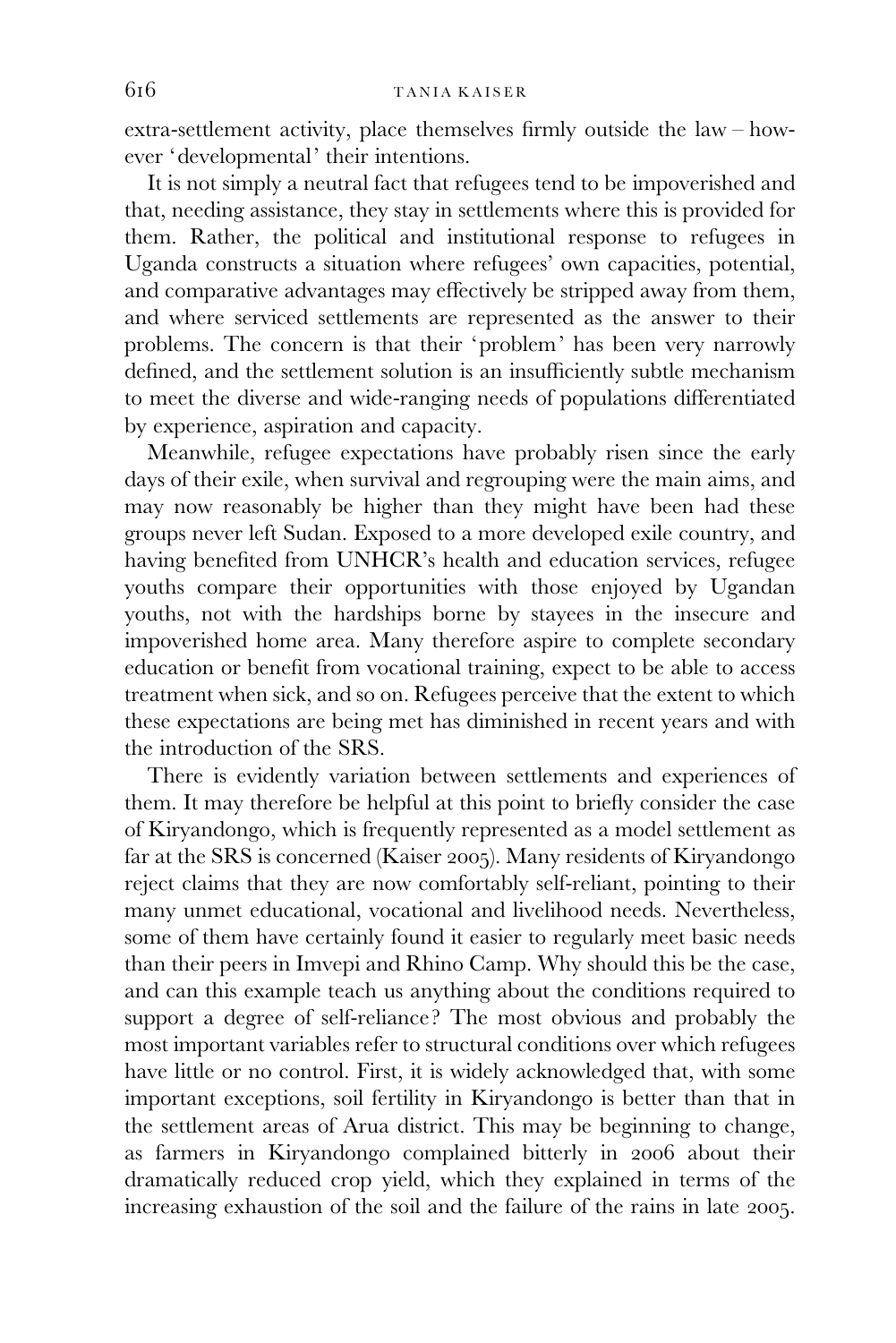Second, due to its location south of the Victoria Nile, Kiryandongo has never experienced the insecurity that has undermined economic activity of refugees in Arua over a period of years, and which has resulted in the death, injury or displacement of many of them. Finally, as already noted, Kiryandongo benefits from its location near a main road and trading centre, to whose fortunes refugees have heavily contributed. If, as seems probable, these structural factors are the critical variables for relative success, there may be little that refugees in less favoured areas can do to emulate the relative success of some of the Kiryandongo farmers.

# Self-reliance strategy/development assistance for refugees

What are the implications of all of this bad news for the 'SRS' and UNHCR's new, global DAR strategy? A series of unresolved contradictions remain. First, although the UNHCR DAR strategy considers the enjoyment of refugee rights a pre-requisite if developmental approaches to refugee assistance are to be successful, the SRS itself undermines these.<sup>17</sup> Second, despite significant efforts to integrate services to refugees into district structures, the SRS explicitly excludes any meaningful socioeconomic integration of the refugee population into the host society. With refugees maintained apart from host communities, the interconnections, relationships and networks between them on which successful development programming could be based, are absent. With refugees restricted to agricultural activity on exhausted and insufficient land holdings, and excluded from meaningful alternative income-generating activity, the question of whether scaled-down support in settlements is provided by UNHCR or GoU may not be of critical importance. Third, despite aspiring to the development of both refugees and hosts – necessarily a project that requires engagement with a dynamic process of social and economic activity – the SRS refers to an almost entirely static picture of the refugee population and their efforts, failing to recognise that conditions, capacities and objectives change over time.

Finally, many of the 'coping' or 'survival' strategies employed by refugees outside settlements, which demonstrate initiative, entrepreneurial skills and innovation, remain unlawful in the context of the settlement system. If refugees were free to live outside settlements, and were offered appropriate supportive assistance there, their capacity for developmental progress might be expected to increase. It must be recognised that not all refugees have the same developmental capacities, and that meeting the needs of those with particular disadvantages would have to remain a priority. Nevertheless, there are grounds for exploring further the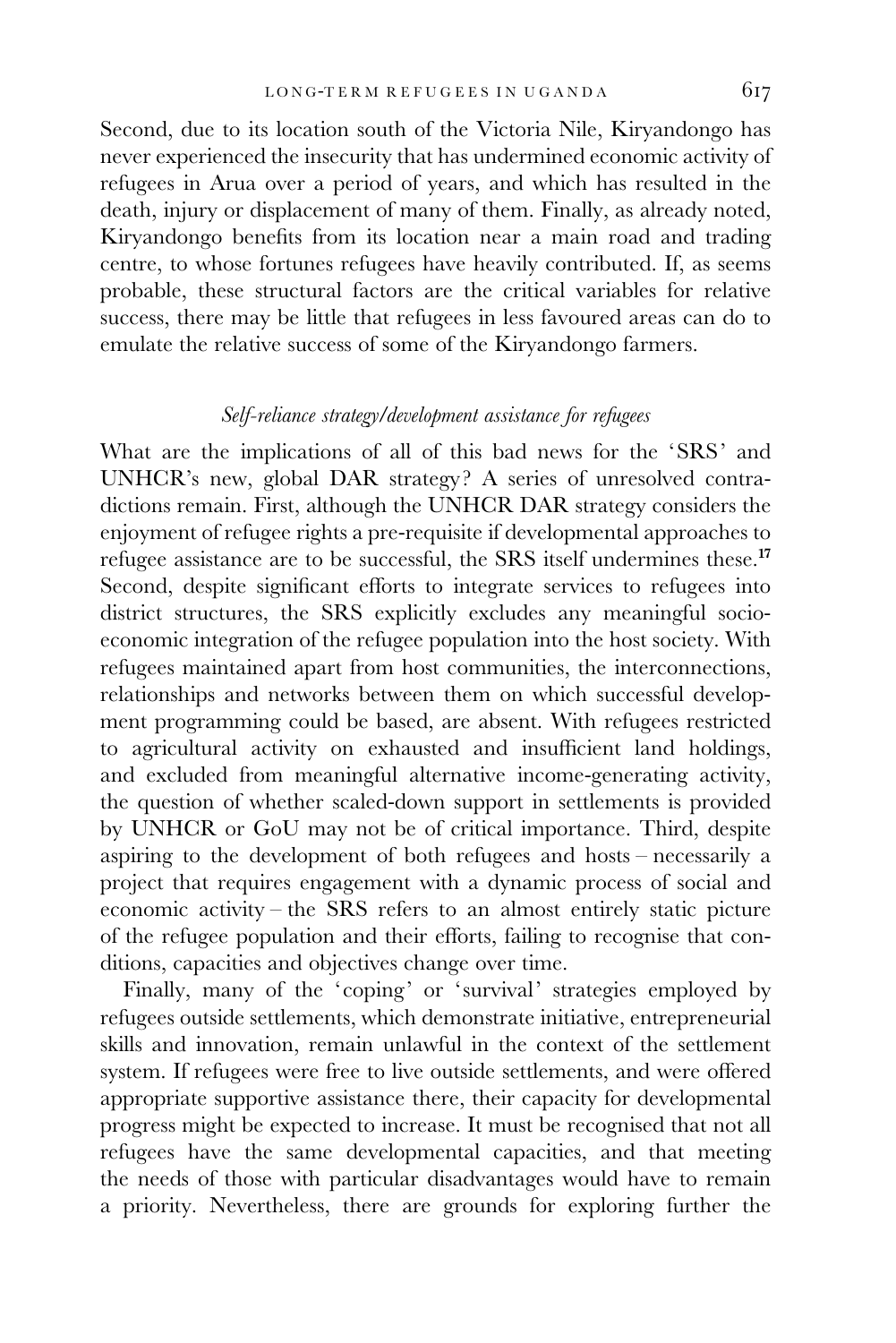proposition that in relation to refugee livelihoods and developmental approaches to refugee assistance, such (currently illegal) refugee coping strategies may be the most fertile area to explore if we are serious about facilitating the development of refugees and their hosts.



The GoU's failure to recognise as refugees those people who satisfy the legal criteria laid out in the 1951 UN Refugee Convention and the 1969 OAU Convention, whether or not they live in settlements, should be remedied immediately. These people should be provided with the international protection of UNHCR. To deny them their rightful status in an attempt to persuade them into settlements is neither just nor generous.

The SRS evidently seeks to integrate refugee services into district service provision and from the point of view of the elimination of wasteful parallel structures of refugee assistance, this makes good sense. However, the expectation that refugees will achieve and sustain ' self-reliance', in the absence of any substantial interventions designed to address the main obstacles to this goal, is less obviously well founded. The policy dialogue around the SRS in settlements usually fails to discuss such obstacles. How can refugees produce a surplus when their plot is too small, the soil exhausted, or when the rains fail to come, as in 2005 ? How can they effectively market any surplus they do make, when settlements are remote and access to markets poor? How can refugees gain employment, when many or most of them are too poor to travel to make an application or attend an interview? How then can refugees in settlements be expected to raise cash with which to pay for health and educational expenses, when these are inadequately covered by district provision?

There is little evidence that these problems have been acknowledged by an assistance regime that appears to prefer to deny their existence, so that the limited administrative and political successes of the integration of services can be lauded as a success story in its own right. The fact that those refugees with access to any form of external capital tend to leave them, is not a promising indicator of the development capacity of settlements. The fact that these people are then no longer counted as refugees hints that developmental success by refugees is welcome not on any terms, but only within the parameters set by the settlement system. Since refugees who remain outside settlements are unrecognised and unsupported, it is very difficult to compare their situation with that of refugees living in settlements; but the fact that some have opted for an independent life and are making their own way even in the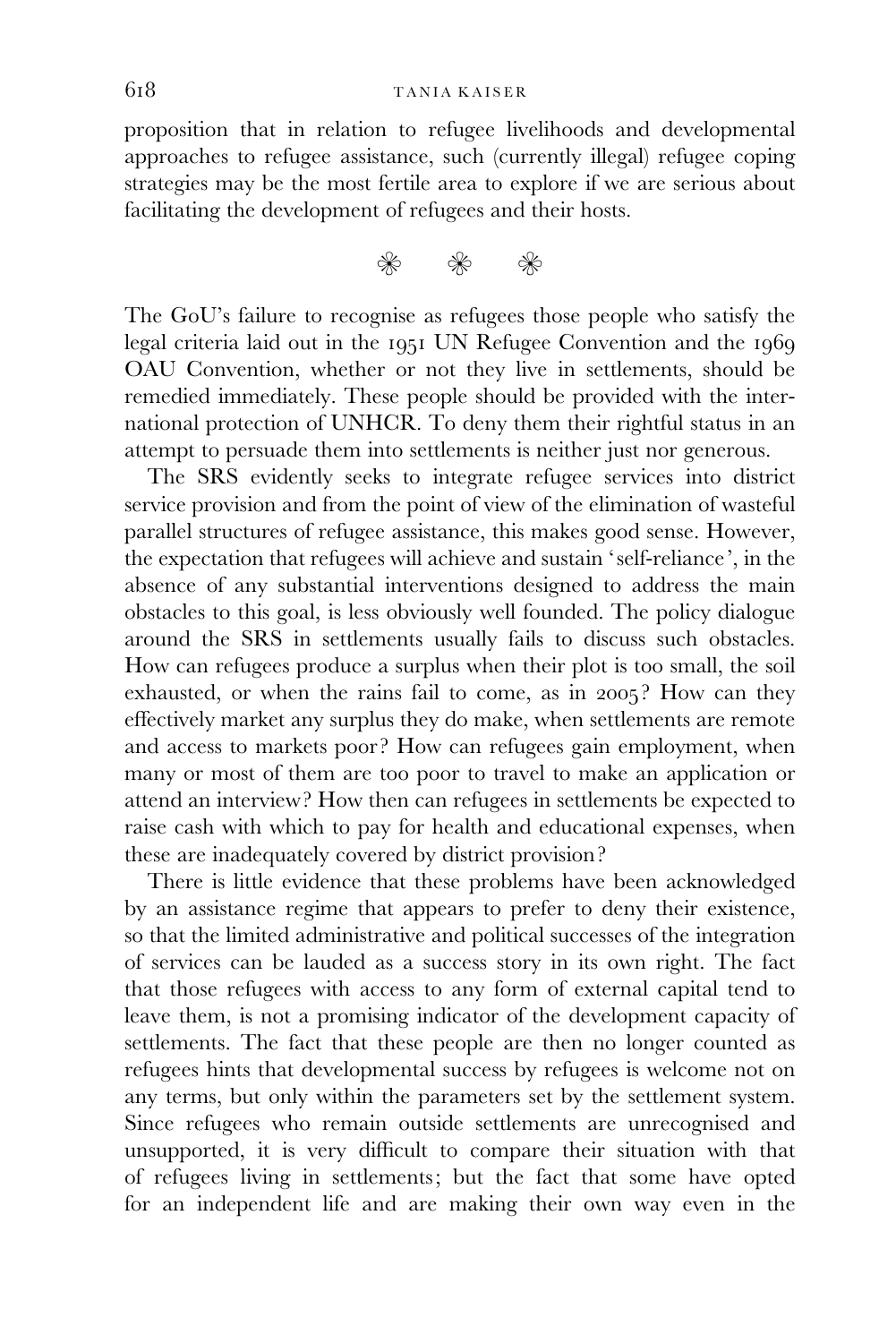disadvantageous context of illegality and risk, demonstrates that some success has been achieved.

Refugees in settlements strongly feel that they are positively excluded from developmental activity in Uganda. While UNHCR's desire to move away from endless care and maintenance provision in situations of protracted exile must be good for all stakeholders, this case suggests that the rather limited attempts made by the Ugandan SRS to promote refugee development without removing the principal obstacles to it, have had very limited success. Future initiatives will need to be more imaginative about finding ways to overcome the economic, social and political limitations inherent in settlements. Conceivably, UNHCR may itself take the courage one day, to move right away from its reliance on settlements, and play a much stronger protection and assistance role by encouraging host states such as Uganda to reconsider their insistence on the incarceration of refugees in what might be labelled anti-developmental settlements.

#### NOTES

1. Bakewell 2000, Hansen 1982, Okello 2005 and Van Damme 1995 are among the relatively few exceptions.

2. Refugees from Rwanda and DRC are also found in the south and south west of Uganda. This article does not consider their situation, since although they are also required to live in settlements, the SRS has not yet been applied in relation to them.

3. The research in Arua was carried out with a team of researchers from the Refugee Law Project, Kampala, as part of a wider study on the settlement system in Uganda. The results of this study are available as RLP Working Paper No. 14 (Kaiser, Hovil & Lomo 2005) at http://www.refugeelawproject.org/publications.htm. The report also includes further details on research methods and modalities.

4. More information on livelihoods in the Kiryandongo settlement can be found in Kaiser 2006.

5. In 2004 figures were; Arua; Imvepi Settlement 19,092 refugees, Rhino Camp 26,173, and Madi Okollo Settlement 6,928. Figures from UNOCHA, Humanitarian Update, Kampala, June 2004.

6. Section 8 of the CARA specifically requires refugees to live in settlements. The CARA may soon be replaced by the 'Refugee Bill, 2003', which grants refugees freedom of movement, but also notes that freedom of movement 'is subject to reasonable restrictions specified in the laws of Uganda, or directions issued by the Commissioner' (Section 30).

7. This trading centre, Bweyale in Kibanda County, has boomed since the arrival of the refugees and a substantial IDP population from the early 1990s. Both the refugees and IDPs travelled south from LRA affected areas where each had been attacked previously (Kaiser 2000).

8. Notably the 1948 Universal Declaration of Human Rights. See also Verdirame & Harrell-Bond 2005.

9. A refugee is someone who 'owing to well-founded fear of being persecuted for reasons of race, religion, nationality, membership of a particular social group or political opinion, is outside the country of his nationality and is unable or, owing to such fear, is unwilling to avail himself of the protection of that country', 1951 UN Convention Relating to the Status of Refugees.

10. Graduated tax is now abolished but payment previously generated a receipt which was used as an ID document by many.

11. Whether any or all of these refugees apply for a government permit before travelling varies from case to case. It should be noted that in Rhino Camp, for example, the office at which an application needs to be made is a full day's walk from some of the refugee villages. As one man put it, 'this asking for permission is a problem  $\ldots$  it is 24 kms from Tika to Yoro Base so unless it is a special reason – [e.g.] a funeral in Koboko – it's difficult' (headmaster, Tika Primary School, Rhino Camp 2004 int.).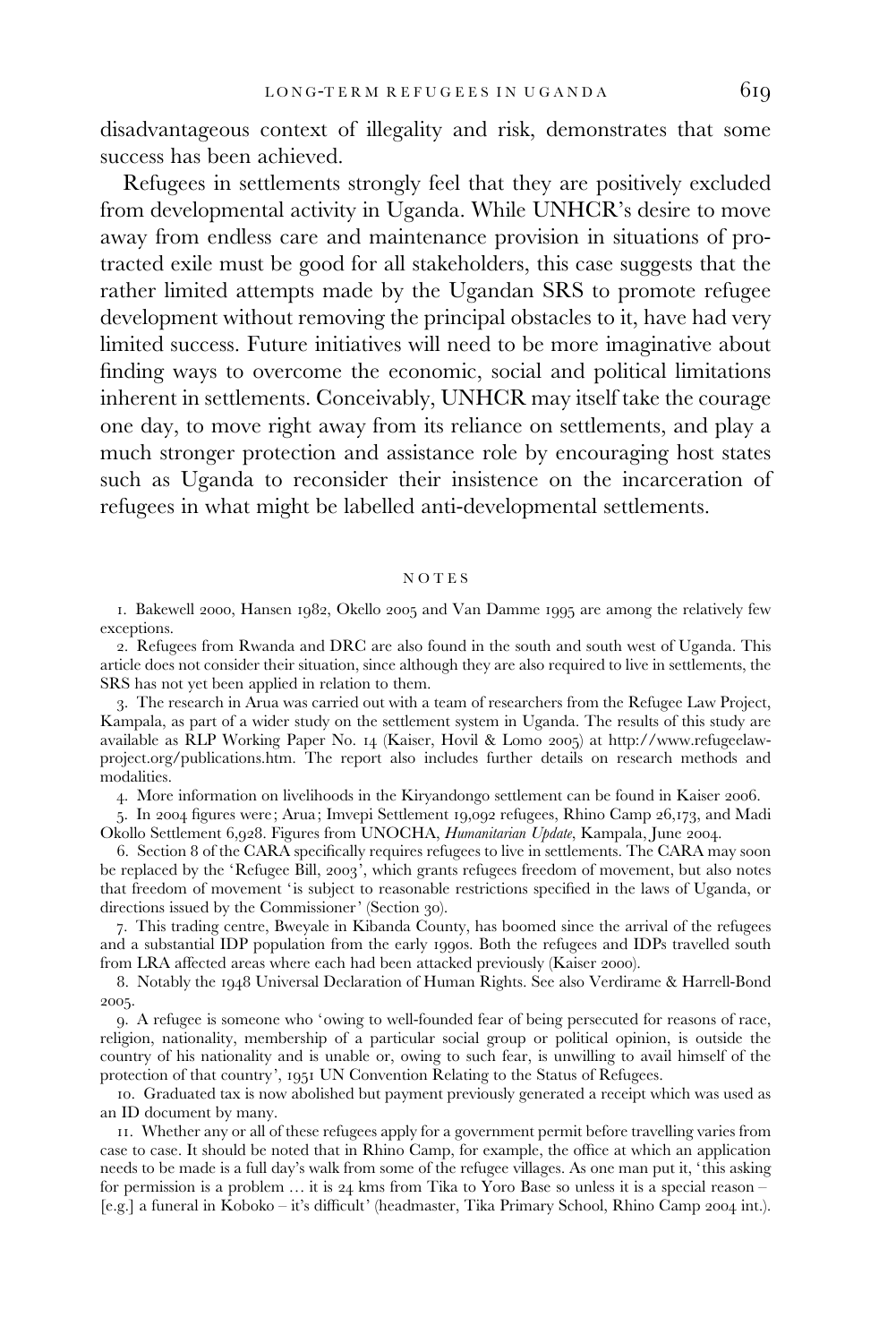12. The question of refugees' receipt of remittances is crucial, but unfortunately, no quantitative data currently exists on the Ugandan experience. This is an obvious gap in our empirical understanding and undoubtedly results partly from the difficulty in carrying out research on such a sensitive topic.

13. Whether or not refugees can move out of settlements easily without a government travel permit depends on a number of factors, including the attitude of the settlement commandant, the political conditions which pertain, and the kind of journey undertaken. Travel permits set temporal and geographical limits to journeys, and refugees apprehended by the security services without such a document are liable to be jailed.

14. Allocations were made on the basis of family size, with 0.3 hectares (Rhino Camp) and 0.2 hectares (Imvepi) being allocated per person on arrival.

15. See also IRD 2003, UNHCR 2003 and UNHCR 2004, which cite among other reasons, unfavourable climatic conditions, small plot size and soil exhaustion for failure to reach self-sufficiency in 40% of cases in northern Uganda.

16. In 2006, after the widespread failure of the rains in Uganda at the end of 2005, UNHCR was obliged due to a funding crisis to abandon both its environmental and agricultural extension work in Kiryandongo and elsewhere.

17. UNHCR (2003: 7) acknowledges the 'limitation due to the lack of a legal framework that entitles refugees to rights of various kinds' in the context of the SRS, and asserts the need for a clear 'legal fabric' (*ibid.*), pending the new refugee legislation.

#### REFERENCES

Bakewell, O. 2000. 'Repatriation and self-settled refugees in Zambia: bringing solutions to the wrong problems', Journal of Refugee Studies 13, 4: 356-73.

Black, R. 1998. 'Putting refugees in camps', Forced Migration Review 2: 4–7.

- Crisp, J. 2003. 'No solutions in sight: the problem of protracted refugee situations in Africa', New Issues in Refugee Research No. 75, UNHCR, Geneva.
- Crisp, J. & K. Jacobsen. 1998. 'Refugee camps reconsidered', Forced Migration Review 3: 27–30.
- De Vriese, M. 2006. Refugee Livelihoods: a review of the evidence. UNHCR Evaluation Reports EPAU 2006/04.
- Hansen, A. 1982. 'Self-settled rural refugees in Africa: the case of Angolans in Zambian villages', in A. Hansen & A. Oliver-Smith, eds. Involuntary Migration and Resettlement: the problem and response of dislocated people. Boulder, CO: Westview, 13-37.

Harrell-Bond, B. E. 1986. *Imposing Aid: emergency assistance to refugees*. Oxford University Press.

- Hyndman, J. 2000. Managing Displacement: refugees and the politics of humanitarianism. Minneapolis, MN: University of Minnesota Press.
- Institut de recherche pour le développement (IRD). 2003. Geographical Information System, Environment and Camp Planning in Refugee Hosting Areas: approach, methods and application in Uganda. Available at http:// www.bondy.ird.fr/carto/refugies/index.html
- Jacobsen, K. 2001. 'The forgotten solution: local integration for refugees in developing countries', New Issues in Refugee Research No. 45, UNHCR, Geneva.
- Johnson, D. 2003. The Root Causes of Sudan's Civil Wars. Oxford: James Currey.
- Kaiser, T. 2000. 'Experience & consequences of insecurity in a refugee populated area in northern Uganda', *Refugee Survey Quarterly* 19, 1: 38–53.
- Kaiser, T. 2005. 'Participating in development? Refugee protection, politics and developmental approaches to refugee management in Uganda', Third World Quarterly 26, 2: 351-67.
- Kaiser, T. forthcoming 2006. '"Moving up and down looking for money": making a living in a Ugandan refugee camp', in J. Staples, ed. Livelihoods at the Margins: surviving the city. London: UCL Press.
- Kaiser, T., L. Hovil & Z. Lomo. 2005. 'We Are All Stranded Here Together': the local settlement system, freedom of movement, and livelihood opportunities in Arua and Moyo Districts, Refugee Law Project, Working Paper No. 14.
- Marfleet, P. 2006. Refugees in a Global Era. Basingstoke: Palgrave Macmillan.
- Office of the Prime Minister & UNHCR Uganda. 1999. Strategy Paper: self-reliance for refugee hosting areas in Moyo, Arua and Adjumani Districts, 1999–2005. Kampala: UNHCR & OPM.
- Okello, M. C., N. Gottschalk & K. Ridderbos. 2005. 'There Are No Refugees in this Area': self-settled refugees in Koboko, Refugee Law Project, Working Paper No. 18.